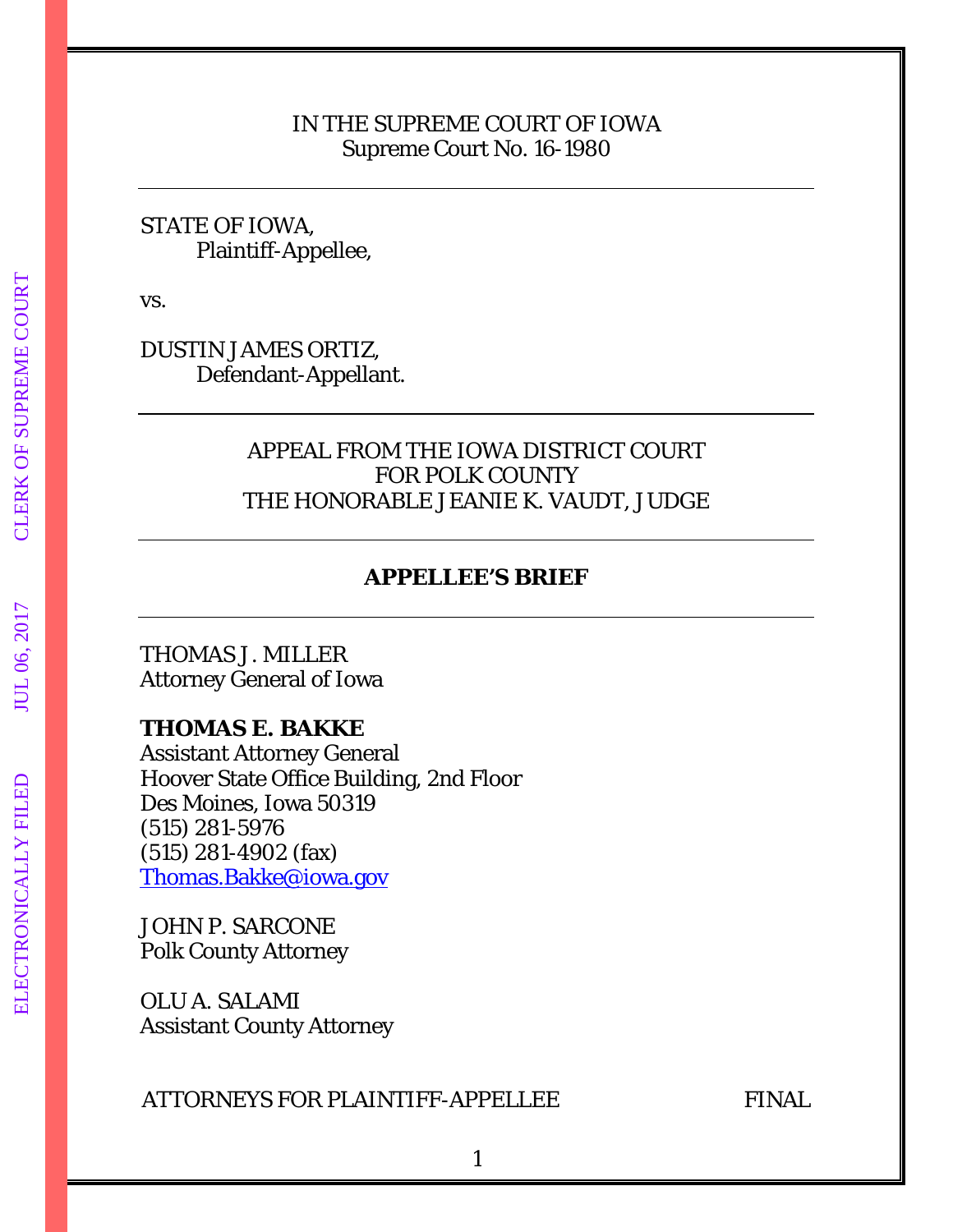# **TABLE OF CONTENTS**

|                                                                                                                                                                                                                                | STATEMENT OF THE ISSUES PRESENTED FOR REVIEW  7                                                                                                                                                                                        |  |
|--------------------------------------------------------------------------------------------------------------------------------------------------------------------------------------------------------------------------------|----------------------------------------------------------------------------------------------------------------------------------------------------------------------------------------------------------------------------------------|--|
|                                                                                                                                                                                                                                |                                                                                                                                                                                                                                        |  |
|                                                                                                                                                                                                                                |                                                                                                                                                                                                                                        |  |
|                                                                                                                                                                                                                                |                                                                                                                                                                                                                                        |  |
|                                                                                                                                                                                                                                | I. The Court did Not Err by Declining Ortiz's<br><b>Modification to the Proposed Robbery Jury</b><br>Instructions, and if the Court did Err, such Error was                                                                            |  |
| A.                                                                                                                                                                                                                             | Ortiz's Request to Add Language Above and Beyond the<br><b>Statutory Definition and Elements of Robbery was</b>                                                                                                                        |  |
| <b>B.</b>                                                                                                                                                                                                                      | Even if Robbery Second and Third Required Identical<br><b>Conduct in this Matter, There is Nothing Improper About</b><br><b>Criminal Conduct Being Covered by Multiple Statutes</b>                                                    |  |
| C.                                                                                                                                                                                                                             | Even if the Court Erred in Declining Ortiz's Addition to the<br><b>Second Degree Robbery Instruction, Such Error was</b>                                                                                                               |  |
| D.                                                                                                                                                                                                                             | If Remand for a New Trial is Necessary, it is Premature to<br><b>Evaluate Any Claims of Prosecutorial Vindictiveness as</b><br>There has been No Retrial and No Attempt by the State to<br>Add Additional Charges or Enhancements.  22 |  |
| II. Displaying a Knife While Fleeing from a Pursuing<br><b>Shopkeeper Constitutes an Assault, Even if the Jury</b><br><b>Finds the Knife was Not a Dangerous Weapon or was</b><br><b>Influenced by Notions of Leniency.</b> 25 |                                                                                                                                                                                                                                        |  |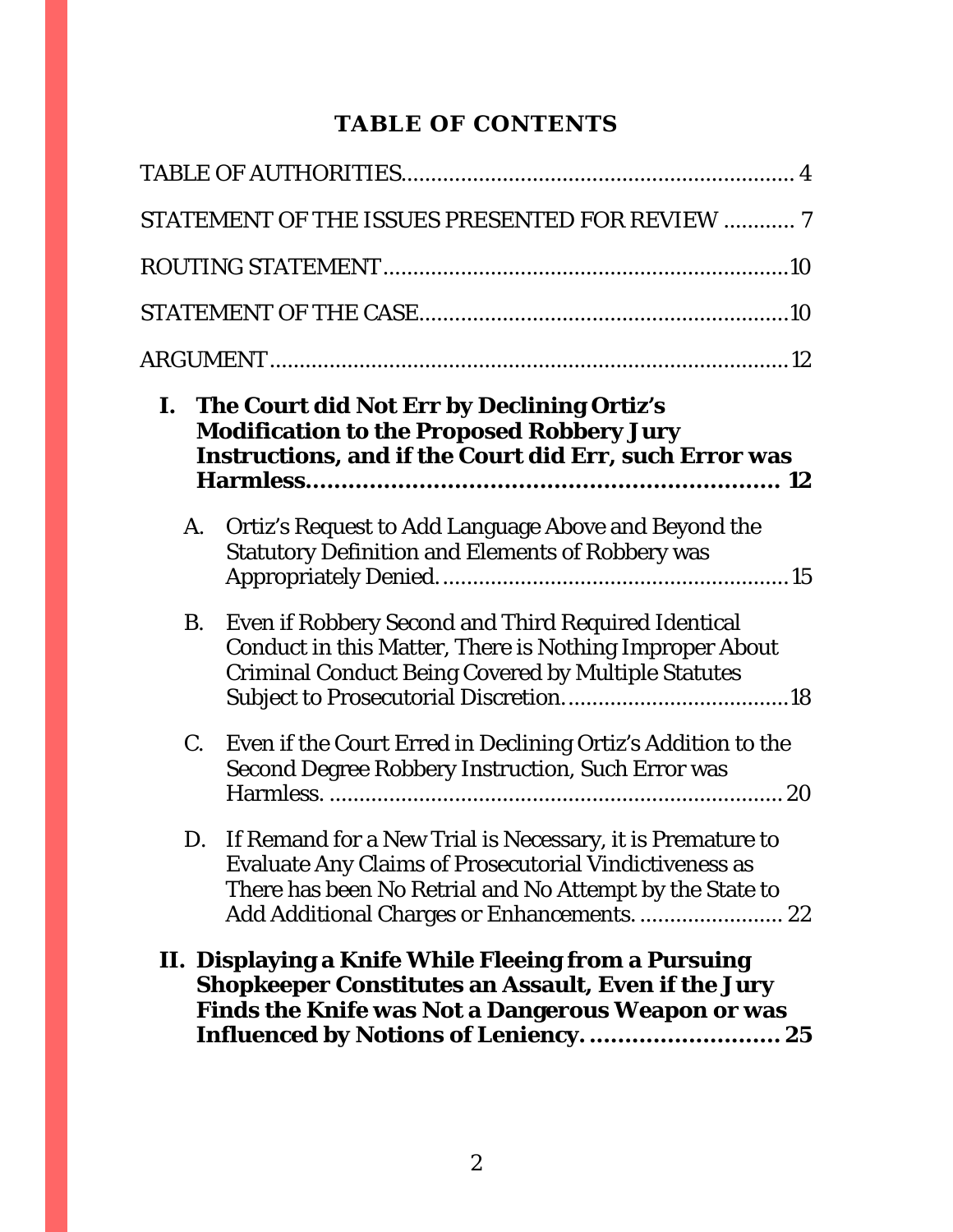| <b>III. Counsel was Not Ineffective for Declining to Argue that</b><br>the Legislature's Addition of Third-Degree Robbery<br>did Not Make Our Robbery Statute Unconstitutionally |  |  |
|----------------------------------------------------------------------------------------------------------------------------------------------------------------------------------|--|--|
|                                                                                                                                                                                  |  |  |
|                                                                                                                                                                                  |  |  |
|                                                                                                                                                                                  |  |  |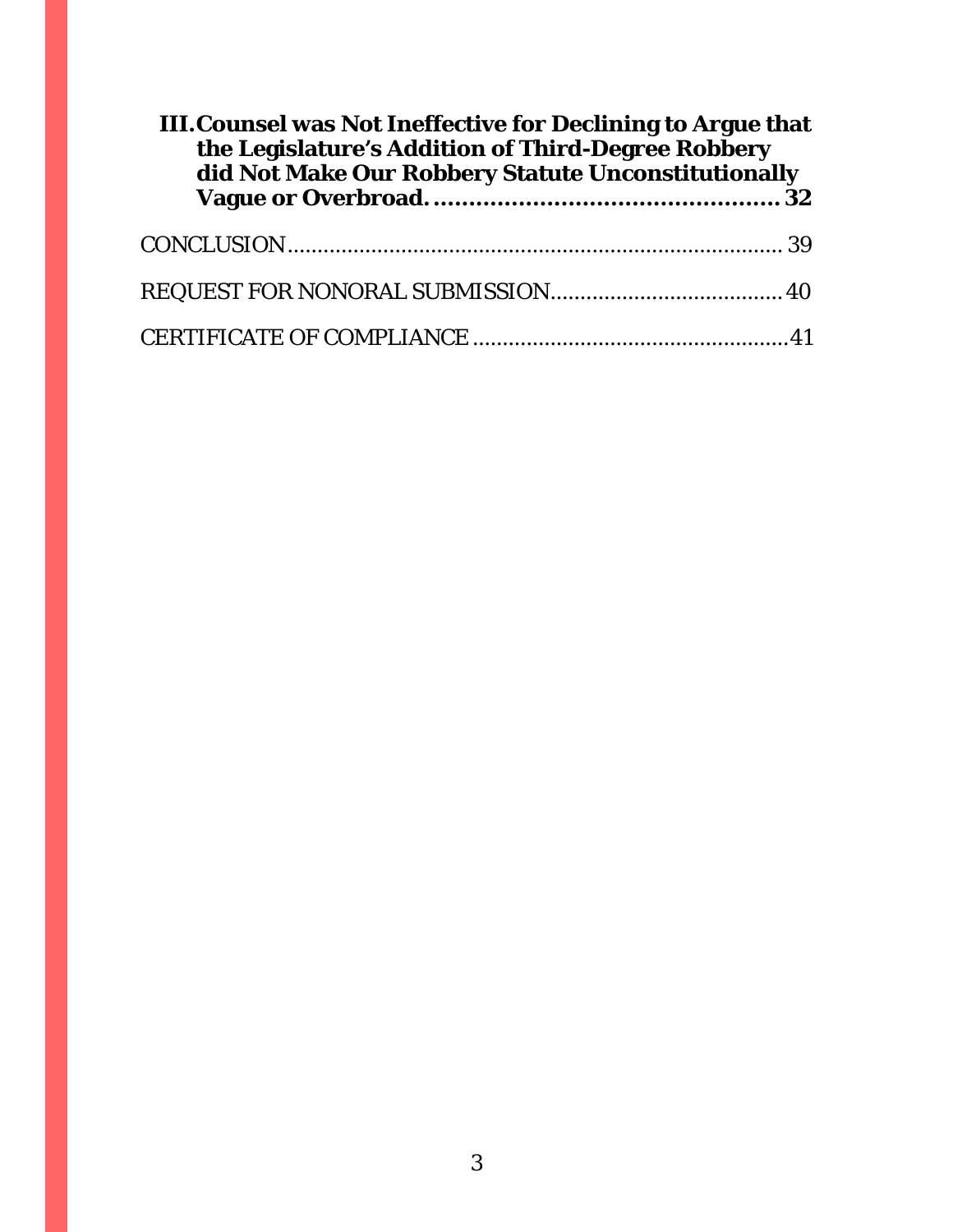# **TABLE OF AUTHORITIES**

# <span id="page-3-0"></span>**Federal Cases**

| Arizona v. Fulminante, 499 U.S. 279 (1991)  13, 14, 17 |  |
|--------------------------------------------------------|--|
|                                                        |  |
|                                                        |  |

# **State Cases**

| State v. Alvarado, 875 N.W.2d 713 (Iowa 2016)  19, 36, 37        |
|------------------------------------------------------------------|
|                                                                  |
| State v. Anspach, 627 N.W.2d 227 (Iowa 2001) 19, 36, 37          |
|                                                                  |
| State v. Caskey, 539 N.W.2d 176 (Iowa 1995)19, 36                |
|                                                                  |
|                                                                  |
|                                                                  |
|                                                                  |
| State v. Hanes, 790 N.W.2d 545 (Iowa 2010)  13, 17, 21           |
|                                                                  |
| State v. Hernandez, 538 N.W.2d 884 (Iowa Ct. App. 1995) 31       |
| State v. Hutchison, 721 N.W.2d 776 (Iowa 2006)  26               |
| State v. Johns, 140 Iowa 125, 118 N.W. 295 (1906) 19, 36, 37, 38 |
|                                                                  |
| State v. Keopasaeuth, 645 N.W.2d 637 (Iowa 2002) 25, 26          |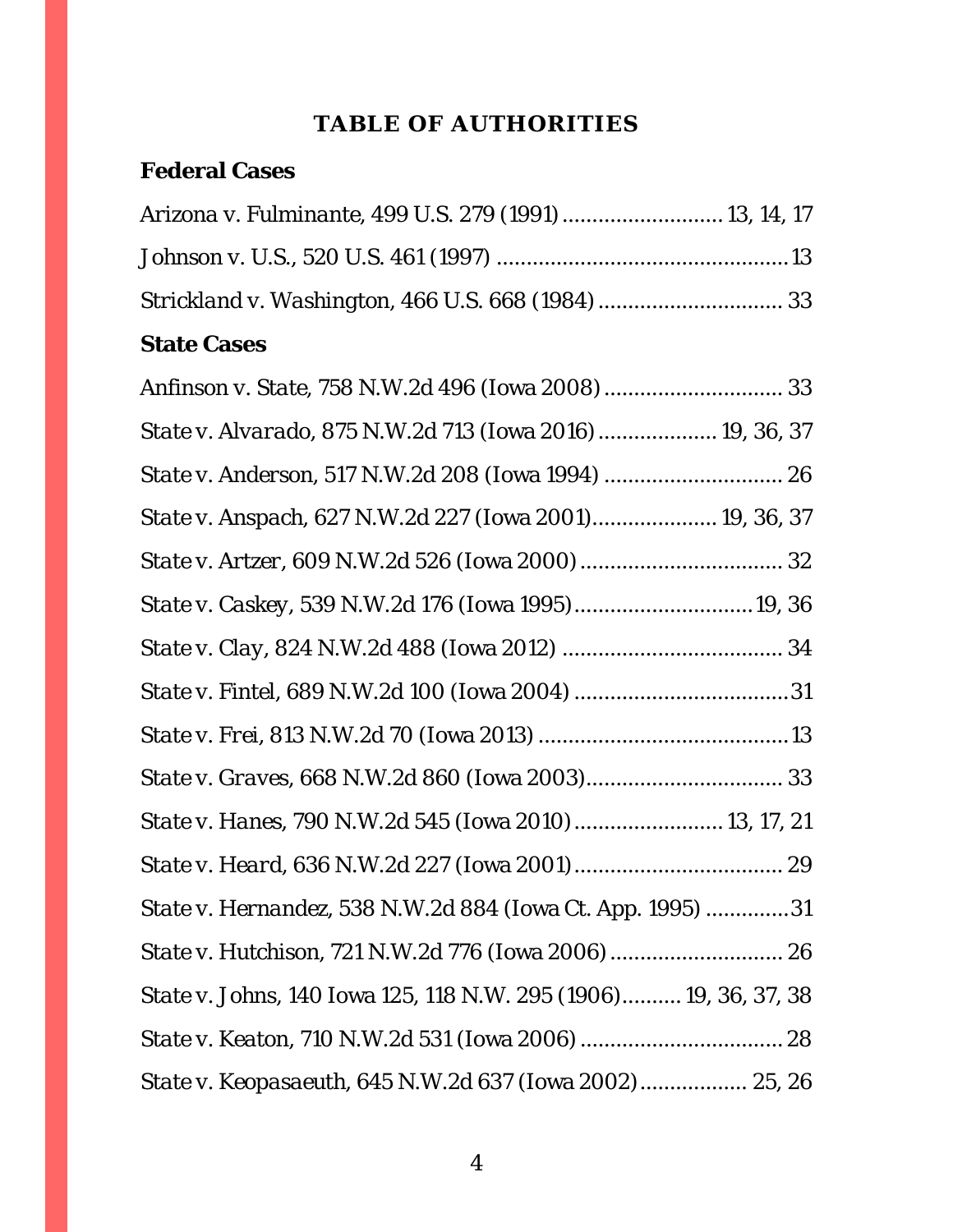| State v. Perry, 440 N.W.2d 389 (Iowa 1989)19, 36      |  |
|-------------------------------------------------------|--|
| <i>State v. Robinson, No.</i> 14-1845, 2016 WL 894110 |  |
|                                                       |  |
| <i>State v. Sanchez, No.</i> 14–1912, 2016 WL 530409  |  |
|                                                       |  |
| State v. Schoelerman, 315 N.W.2d 67 (Iowa 1982)  34   |  |
|                                                       |  |
|                                                       |  |
|                                                       |  |
|                                                       |  |
|                                                       |  |
|                                                       |  |
|                                                       |  |
| <b>State Codes</b>                                    |  |
|                                                       |  |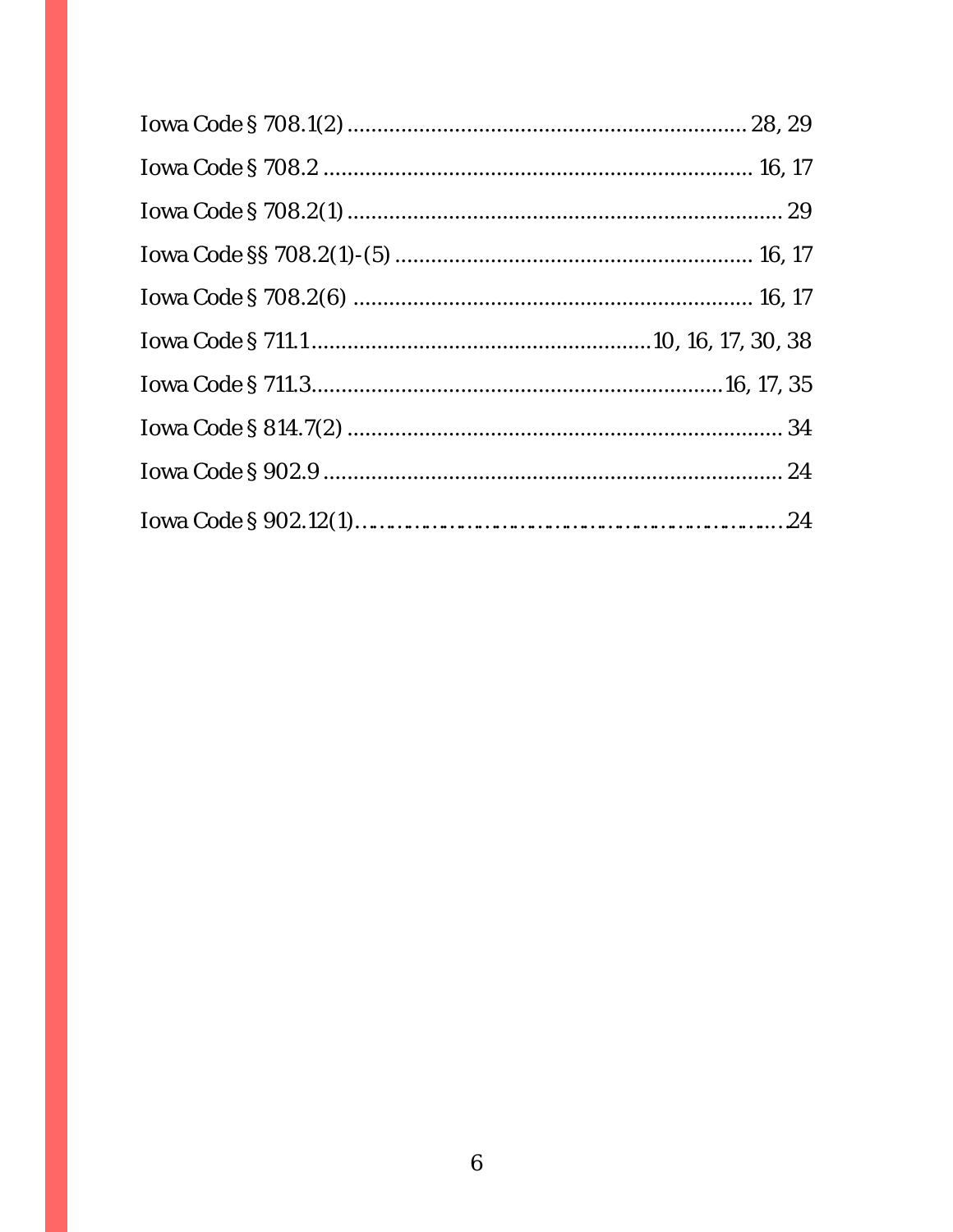### <span id="page-6-0"></span>**STATEMENT OF THE ISSUES PRESENTED FOR REVIEW**

## **I. The Court did Not Err by Declining Ortiz's Modification to the Proposed Robbery Jury Instructions, and if the Court did Err, such Error was Harmless.**

#### Authorities

*Arizona v. Fulminante*, 499 U.S. 279 (1991) *Johnson v. U.S.*, 520 U.S. 461 (1997) *State v. Alvarado*, 875 N.W.2d 713 (Iowa 2016) *State v. Anspach*, 627 N.W.2d 227 (Iowa 2001) *State v. Caskey*, 539 N.W.2d 176 (Iowa 1995) *State v. Frei*, 813 N.W.2d 70 (Iowa 2013) *State v. Hanes*, 790 N.W.2d 545 (Iowa 2010) *State v. Johns*, 140 Iowa 125, 118 N.W. 295 (1906) *State v. Marin*, 788 N.W.2d 833 (Iowa 2010) *State v. Rodriguez*, 238 Iowa 18, 25 N.W.2d 732 (1947) *State v. Spates*, 779 N.W.2d 770 (Iowa 2010) Iowa Code § 701.9 Iowa Code § 708.2 Iowa Code §§ 708.2(1)-(5) Iowa Code § 708.2(6) Iowa Code § 711.1 Iowa Code § 711.3 Iowa Code § 902.9 Iowa Code § 902.12(1)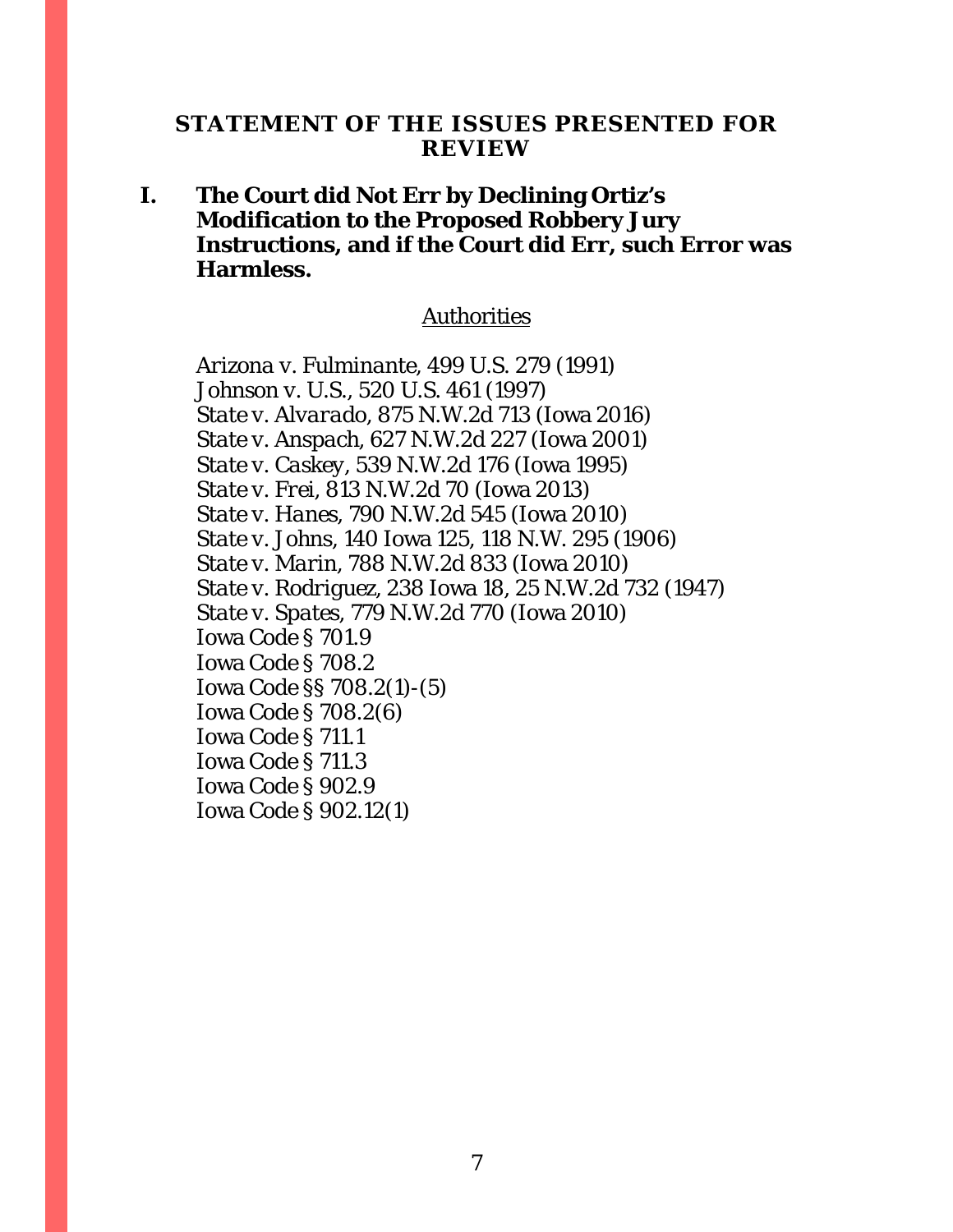## **II. Displaying a Knife While Fleeing from a Pursuing Shopkeeper Constitutes an Assault, Even if the Jury Finds the Knife was Not a Dangerous Weapon or was Influenced by Notions of Leniency.**

#### Authorities

*State v. Anderson*, 517 N.W.2d 208 (Iowa 1994) *State v. Fintel*, 689 N.W.2d 100 (Iowa 2004) *State v. Heard*, 636 N.W.2d 227 (Iowa 2001) *State v. Hernandez*, 538 N.W.2d 884 (Iowa Ct. App. 1995) *State v. Hutchison*, 721 N.W.2d 776 (Iowa 2006) *State v. Keaton*, 710 N.W.2d 531 (Iowa 2006) *State v. Keopasaeuth*, 645 N.W.2d 637 (Iowa 2002) *State v. Martens*, 569 N.W.2d 482 (Iowa 1997) *State v. Monk*, 514 N.W.2d 448 (Iowa 1994) *State v. Nitcher*, 720 N.W.2d 547 (Iowa 2006) *State v. Robinson*, No. 14-1845, 2016 WL 894110 (Iowa Ct. App. Mar. 9, 2016) *State v. Sanchez*, No. 14–1912, 2016 WL 530409 (Iowa Ct. App. Feb. 10, 2016) *State v. Sanford*, 814 N.W.2d 611 (Iowa 2012) *State v. Spears*, 312 N.W.2d 79 (Iowa 1981) *State v. Williams*, 695 N.W.2d 23 (Iowa 2005) *State v. Yanda*, 146 N.W.2d 255 (Iowa 1966) Iowa Code § 708.1(2) Iowa Code § 708.2 Iowa Code § 708.2(1) Iowa Code § 711.1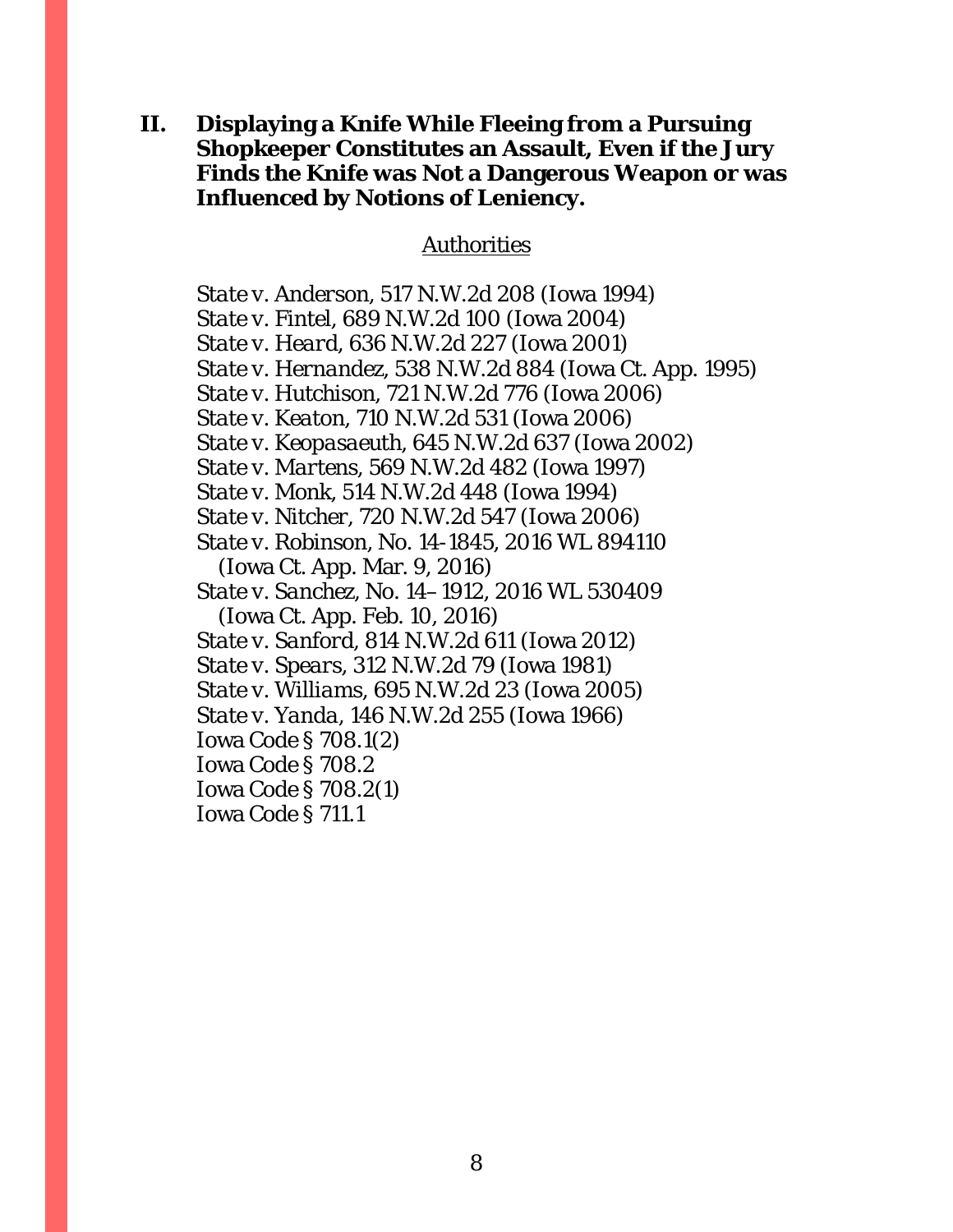## **III. Counsel was Not Ineffective for Declining to Argue that the Legislature's Addition of Third-Degree Robbery did Not Make Our Robbery Statute Unconstitutionally Vague or Overbroad.**

#### Authorities

*Strickland v. Washington*, 466 U.S. 668 (1984) *Anfinson v. State,* 758 N.W.2d 496 (Iowa 2008) *State v. Alvarado*, 875 N.W.2d 713 (Iowa 2016) *State v. Anspach*, 627 N.W.2d 227 (Iowa 2001) *State v. Artzer*, 609 N.W.2d 526 (Iowa 2000) *State v. Caskey*, 539 N.W.2d 176 (Iowa 1995) *State v. Clay*, 824 N.W.2d 488 (Iowa 2012) *State v. Graves*, 668 N.W.2d 860 (Iowa 2003) *State v. Johns*, 140 Iowa 125, 118 N.W. 295 (1906) *State v. Liddell*, 672 N.W.2d 805 (Iowa 2003) *State v. Lucas*, 323 N.W.2d 228 (Iowa 1982) *State v. Mann*, 602 N.W.2d 785 (Iowa 1999) *State v. Perry*, 440 N.W.2d 389 (Iowa 1989) *State v. Schoelerman*, 315 N.W.2d 67 (Iowa 1982) *State v. Stallings*, 658 N.W.2d 106 (Iowa 2003) *State v. Tate*, 710 N.W.2d 237 (Iowa 2006) *State v. Wills*, 696 N.W.2d 20 (Iowa 2005) Iowa Code § 711.1 Iowa Code § 711.3 Iowa Code § 814.7(2)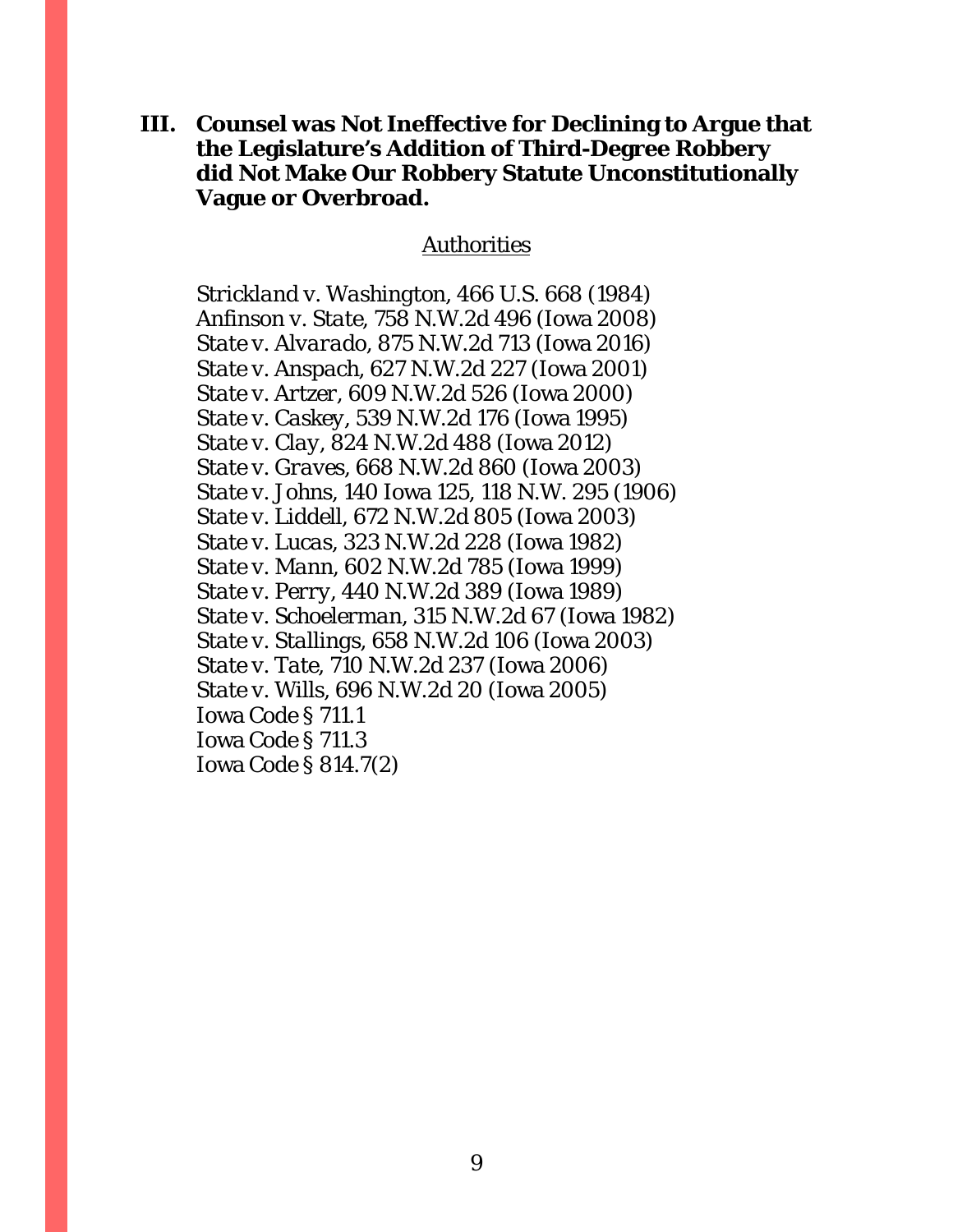#### **ROUTING STATEMENT**

<span id="page-9-0"></span>The State agrees that this case presents substantial issues of first impression regarding how to instruct juries on our recently revised robbery statutes. Iowa Rs. App. P. 6.1101(2)(*c*). County attorneys as well as the defense bar could all benefit from clarification of how to properly instruct juries in cases involving third-degree robbery as a lesser-included offense. Iowa R. App. P. 1.1101(2)(*f*). Retention is appropriate.

### **STATEMENT OF THE CASE**

#### <span id="page-9-1"></span>**Nature of the Case**

In Polk County case number FECR296305, Dustin James Ortiz was charged by trial information with robbery in the first degree in violation of Iowa Code sections 711.1–.2 *See* Trial Info.; App. 4-5. Ortiz proceeded to a jury trial where he was found guilty of the lesser included robbery in the second degree. *See* Order Following Trial; App. 19-21.

On appeal, Ortiz argues: (1) the court erred in denying to accept his proposed modification to the second degree robbery jury instruction, (2) there was insufficient evidence to find an assault, and (3) the legislature's addition of robbery in the third degree makes the culmination of the three robbery offenses vague and overbroad.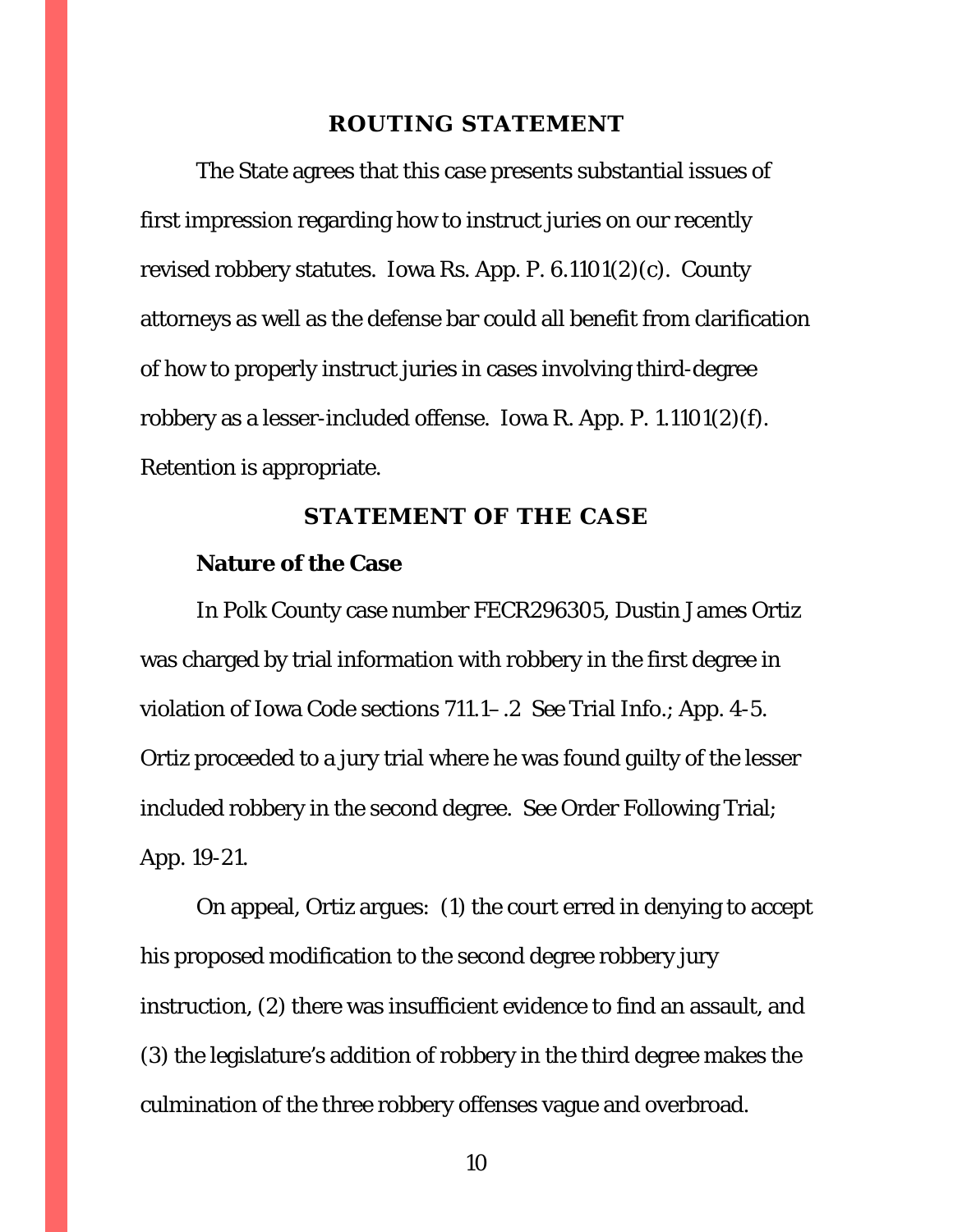### **Course of Proceedings**

The State accepts the defendant's course of proceedings as adequate and essentially correct. Iowa R. App. P. 6.903(3).

#### **Facts**

On June 15, 2016, Patricia Chavez was working at La Estrellita Fashion, a clothing and tailoring store in Des Moines. *See* T.Tr. 148:8-21. Chavez was working alone sewing when a man—later identified as Ortiz—stole a skirt off a mannequin on display outside the store. *See* T.Tr. 149:3–150:12, .

Chavez went outside and ran after the man because she wanted to get the skirt back. *See* T.Tr. 151:11-17. The person she pursued was a tall, thin white male, and he was wearing a black shirt and shorts. *See* T.Tr. 151:18–152:7. He also had a black backpack. *See* T.Tr. 152:8-12.

While Chavez was pursuing the male, he showed her a knife and she became scared and broke off her pursuit. *See* T.Tr. 152:13-24, 153:13-17, 166:17-19. Chavez ran back to her store and locked the door because after seeing the knife she "was thinking the worst." *See* T.Tr. 153:13-17.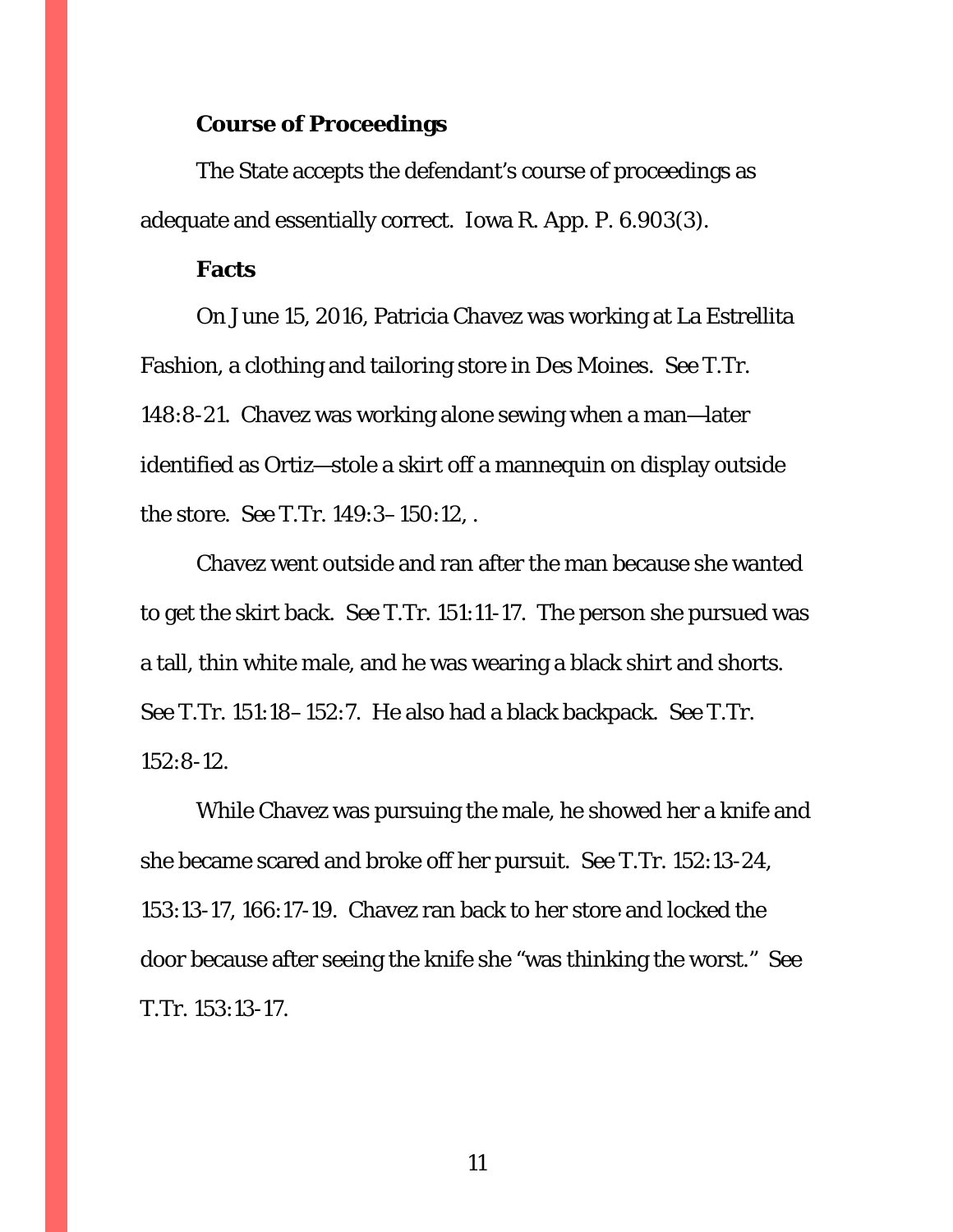After calling the police, Chavez was taken to the site where they had a suspect—Ortiz—detained. *See* T.Tr. 160:6-21. Chavez identified Ortiz as the male who stole the skirt. *See* T.Tr. 162:18-20. Ortiz was wearing the same shorts, had the same hair, and had the same backpack as the man Chavez saw steal the skirt. *See* T.Tr. 161:5–163:3. Inside Ortiz's backpack was the stolen skirt. *See* T.Tr. 163:4-16.

While the police had Ortiz detained they found a pocketknife in the front pocket of his shorts. *See* T.Tr. 191:7-18; State's Ex. 8; Ex. App. 10-11. Ortiz was taken to the police station where he removed a second pocketknife from his waistband and handed it to a police officer. *See* T.Tr. 200:1-21; State's Ex. 7; Ex. App. 8-9.

## **ARGUMENT**

<span id="page-11-1"></span><span id="page-11-0"></span>**I. The Court did Not Err by Declining Ortiz's Modification to the Proposed Robbery Jury Instructions, and if the Court did Err, such Error was Harmless.**

#### **Preservation of Error**

The State agrees error is preserved. Dustin James Ortiz requested modification to the second degree robbery jury instruction and the court denied his request. *See* T.Tr. 238:19–255:16.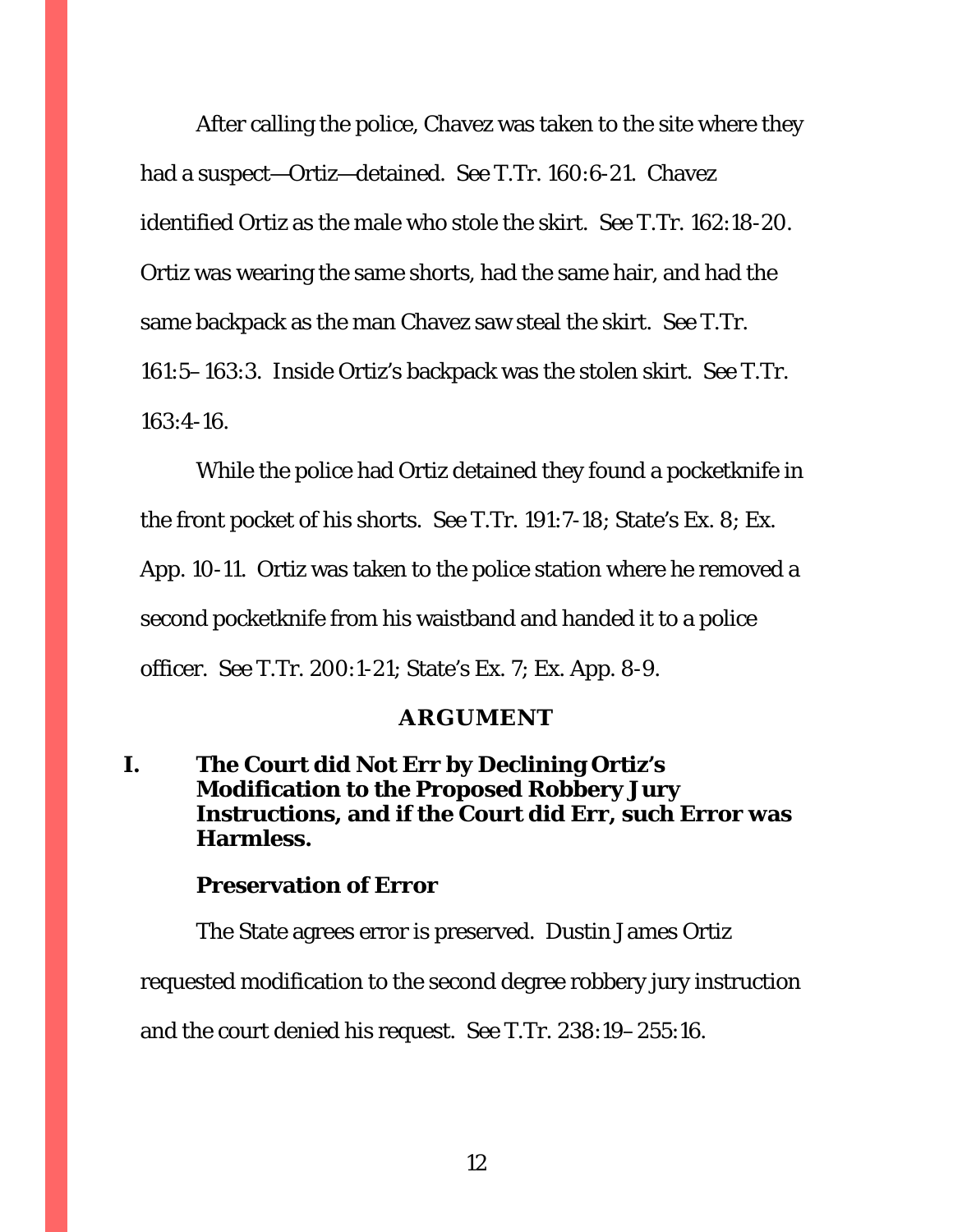#### **Standard of Review**

Courts review preserved challenges to jury instructions for correction of errors at law. *State v. Frei*, 813 N.W.2d 70, 73 (Iowa 2013), *overruled on other grounds by Alcala v. Marriott Intern., Inc.*, 880 N.W.2d 699, 708 n.3 (Iowa 2016) (overruling cited cases insofar as they incorrectly extend abuse of discretion standard of review for failure to give a requested instruction). The Court's "review is to determine whether the challenged instruction accurately states the law and is supported by substantial evidence." *State v. Hanes*, 790 N.W.2d 545, 548 (Iowa 2010).

Error in giving a particular instruction does not require reversal unless the instruction was prejudicial to the complaining party. *Id.*  (citing *State v. Spates*, 779 N.W.2d 770, 775 (Iowa 2010)). The State disagrees with Ortiz's assertion that harmless error does not apply because there was a "structural error." *See* Appellant's Br. p. 22. Ortiz essentially argues the jury was "improperly instruct[ed] . . . on an element of the offense," and not a "defect affecting the framework within which the trial proceeds" such as an erroneous reasonabledoubt instruction. *See Johnson v. U.S.*, 520 U.S. 461, 468-69 (1997) (quoting *Arizona v. Fulminante*, 499 U.S. 279, 310 (1991)).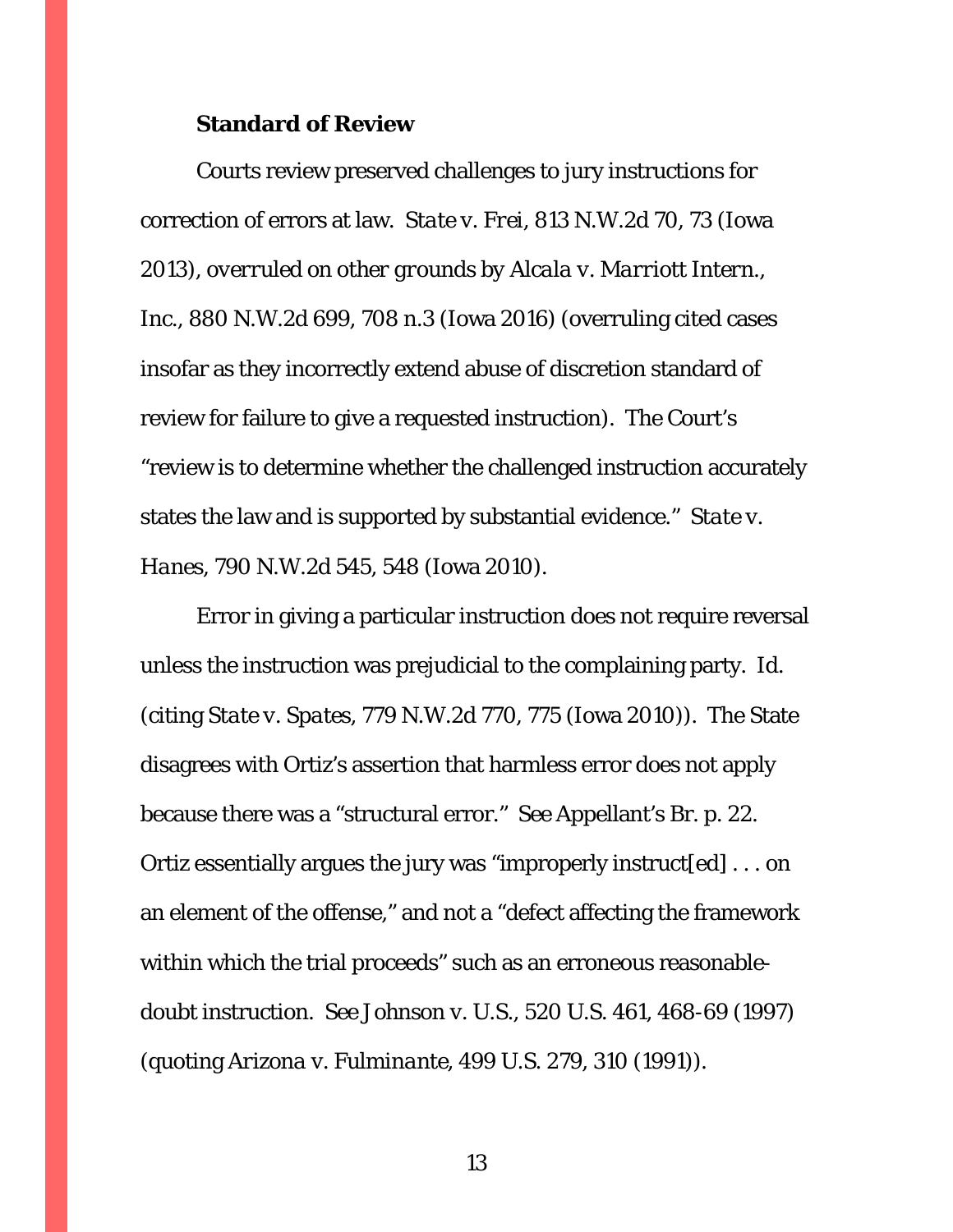The preserved error alleged here is whether Ortiz's requested addition to the proposed second-degree robbery instruction was incorrectly denied. If Ortiz's assertion is correct, this error is analogous to the jury being improperly instructed on an element of the crime. As such, if the complained of instructional error is found, harmless error analysis applies. *See id.*

### **Merits**

During trial, Ortiz requested an addition to the second-degree robbery instruction. Ortiz requested that the wording of assault for second-degree robbery be modified to read, "committed an assault with the intent to inflict serious injury." *See* T.Tr. 243:17-21 (reasoning that this was the only non-simple assault alternative remaining under the evidence after excluding assault with a dangerous weapon, which is covered by first-degree robbery). Ortiz argued that without this addition, second and third degree robbery require identical conduct as instructed.

The State resisted, arguing that adding this language essentially added an additional element that needed to be proven when all that is required is that an assault needs to be established. *See* T.Tr. 252:20–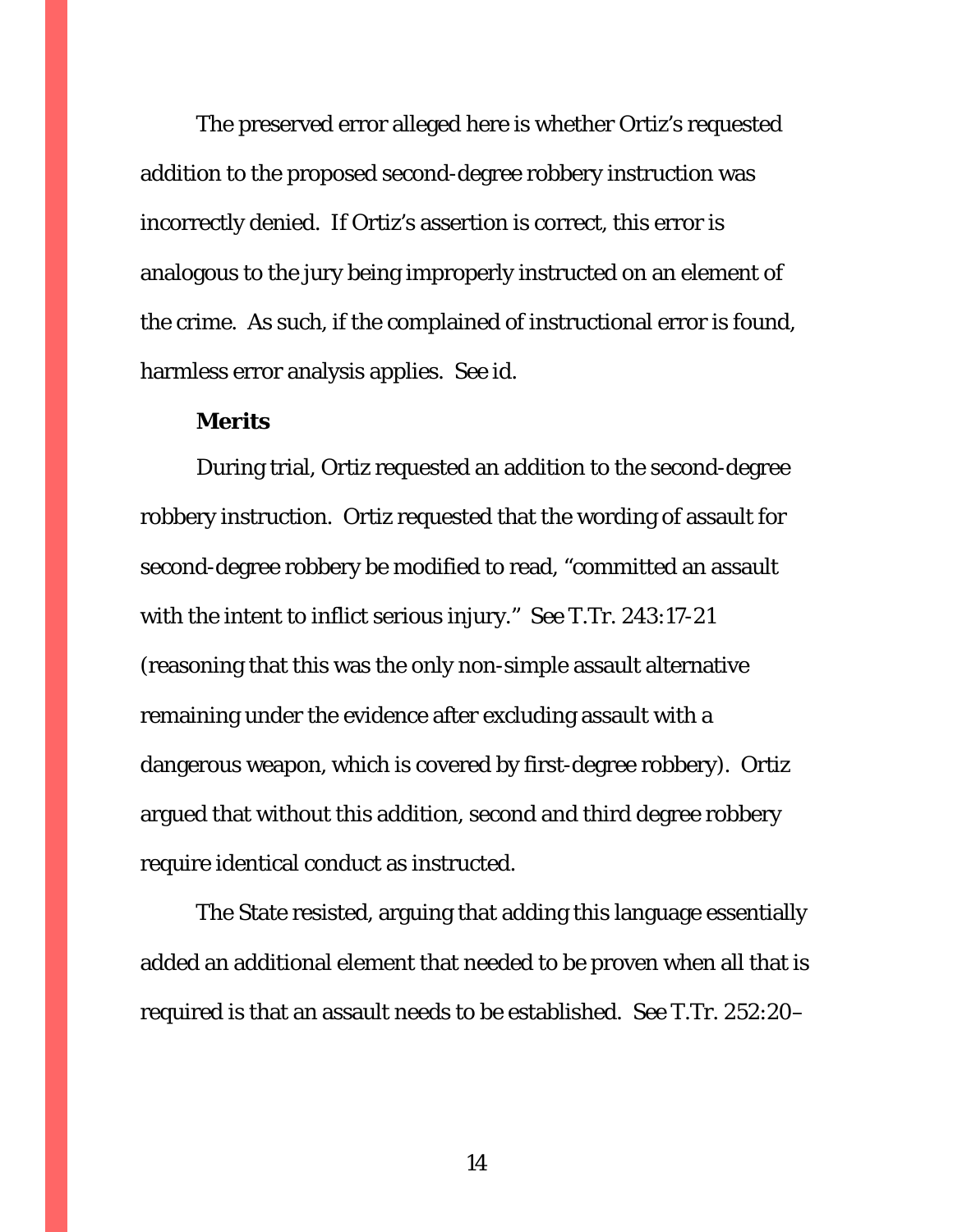253:3. The court agreed and declined to add the additional language Ortiz requested. *See* T.Tr. 255:3-16.

The State submits that inclusion of this additional language was not error in this case because (1) the additional language exceeded the statutory definition of robbery and Ortiz's request was correctly denied, (2) it is not improper if the two statutes criminalize the same behavior, and (3) any error was harmless. The State further disagrees with Ortiz's claim of prosecutorial vindictiveness.

## <span id="page-14-0"></span>**A. Ortiz's Request to Add Language Above and Beyond the Statutory Definition and Elements of Robbery was Appropriately Denied.**

Regarding the assault element of second-degree robbery, the

jury was instructed as follows:

To carry out [the specific intent to commit a theft] or to assist him in escaping from the scene . . . the defendant:

> a. Committed an assault on Patricia Chavez or

> b. Threatened Patricia Chavez with or purposefully put Patricia Chavez in fear of immediate serious injury.

Jury Instr. No. 19; App. 12. This language comes from the Iowa State Bar Association's model criminal jury instructions, merely omitting a third inapplicable alternative for assault ("Threatened to immediately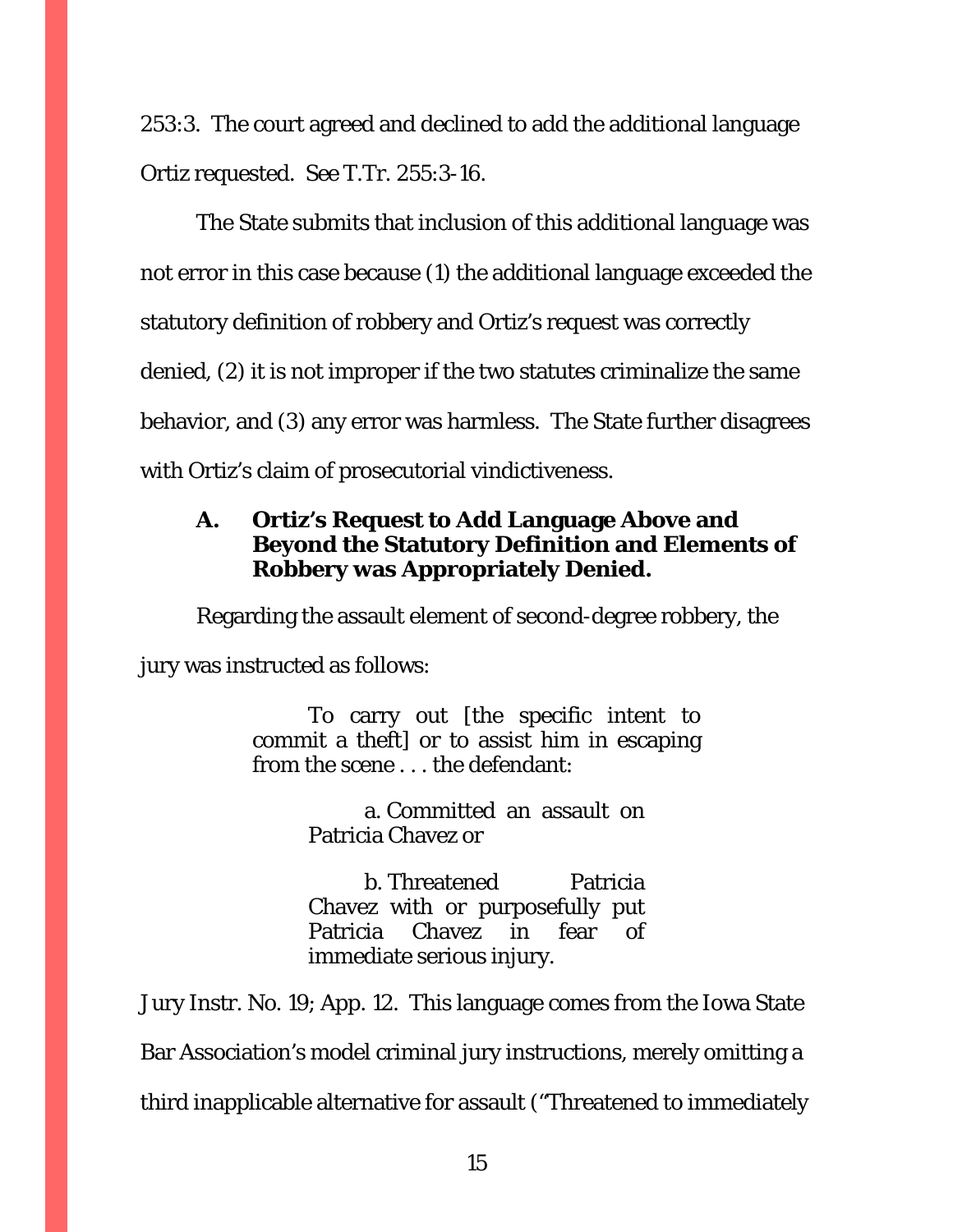commit [a forcible felony]"). *See* Iowa State Bar Ass'n, Iowa Criminal Jury Instr. 1100.2 (2016).

Ortiz requested that the language of paragraph (a) be modified to read "a. Committed an assault with the intent to inflict serious injury on Patricia Chavez." *See* T.Tr. 243:17-21. Ortiz argued that this was the only way to differentiate between the second and third degree robbery instructions. Ortiz essentially attempts to differentiate between a "simple assault" under Iowa Code section 708.2(6) and the remaining "serious assaults" under section 708.2(1)- (5). Because subsection (3) (using or displaying a dangerous weapon) is necessarily covered by first-degree robbery, and the facts did not support subsections (2) (bodily injury), (4) (serious injury), or (5) (penetration of genitalia or anus), Ortiz reasoned that the seconddegree robbery instruction should include language from subsection (1), and third-degree robbery could remain simply as a generic assault. *See* Iowa Code §§ 708.2, 711.3, .3A; *see also* T.Tr. 242:20– 243:3. The State submits that inclusion of this additional language would have incorporated an additional intent element not required by the robbery statute.

Iowa Code section 711.1 defines robbery: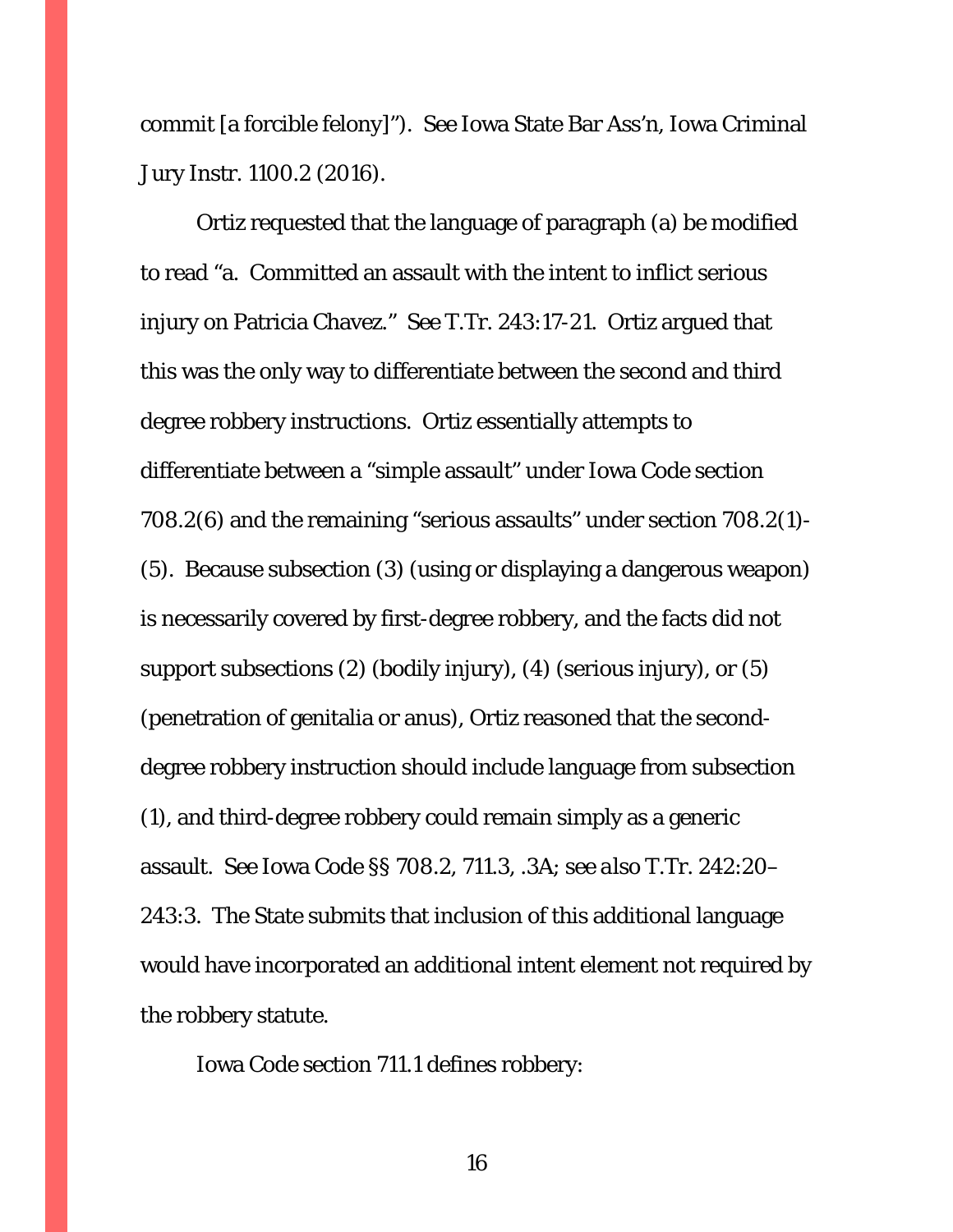A person commits a robbery when, having the intent to commit a theft, the person does any of the following acts to assist or further the commission of the intended theft or the person's escape from the scene thereof with or without the stolen property:

> a. Commits an assault upon another.

> b. Threatens another with or purposely puts another in fear of immediate serious injury.

> c. Threatens to commit immediately any forcible felony.

Iowa Code § 711.1. While Ortiz wants the various alternatives from section 708.2 incorporated into the second degree robbery instruction, that is simply not what is required by the definition of robbery. *See id.* Adding this language into the statute essentially requires the State to prove elements not part of the statutory definition. *See id.* at 711.1, .3.

While third-degree robbery incorporates assault under section 708.2(6), second-degree robbery does not explicitly incorporate that section or the remaining subsections of 708.2. There is nothing that explicitly adds the requirement that one of the alternative of sections 708.2(1)-(5) need to be proven in order to establish second-degree robbery. *See id.* at 711.3.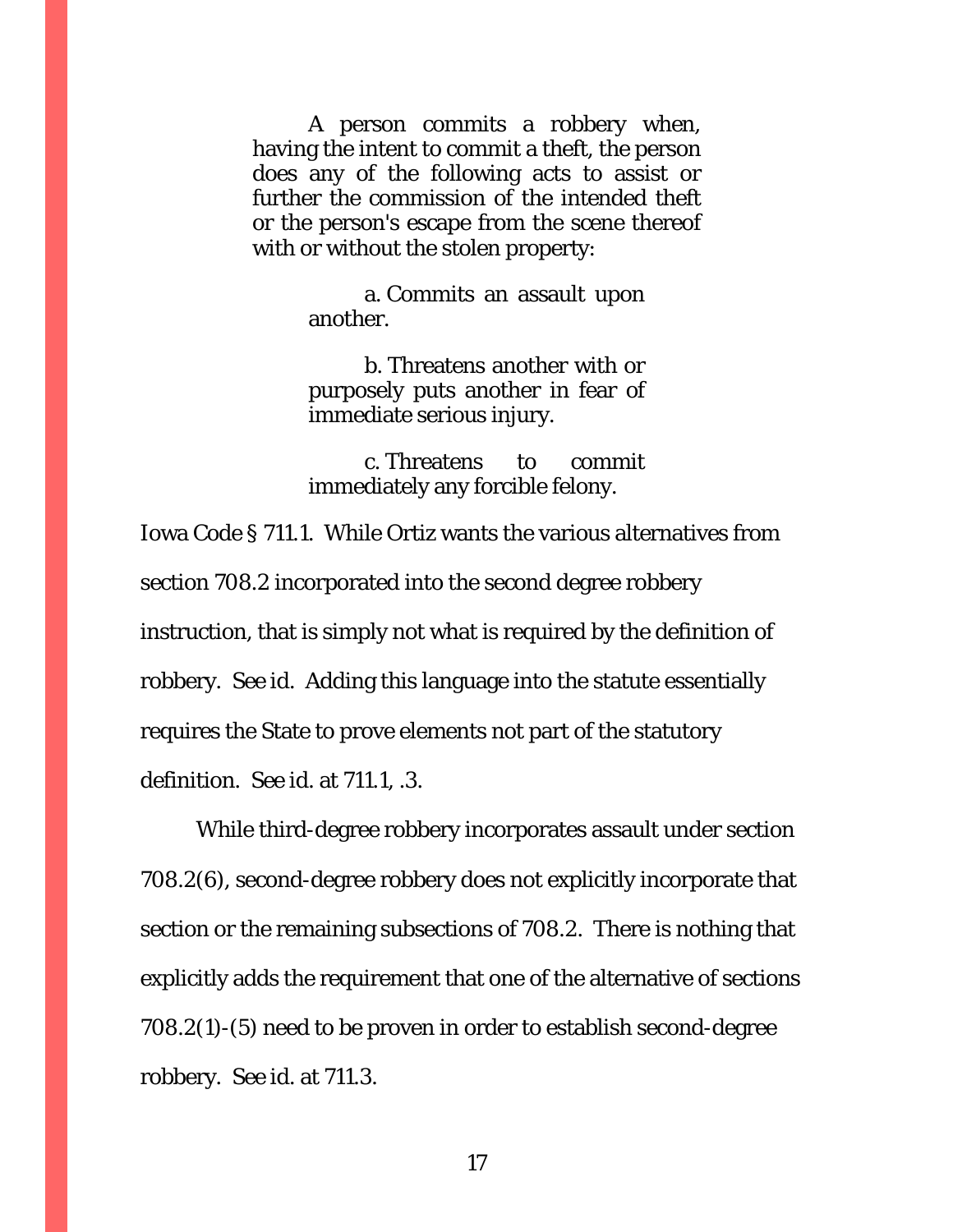Because Ortiz's requested additions exceed the statutory requirements of second-degree robbery, this Court should reject Ortiz's argument and affirm his conviction.

<span id="page-17-0"></span>**B. Even if Robbery Second and Third Required Identical Conduct in this Matter, There is Nothing Improper About Criminal Conduct Being Covered by Multiple Statutes Subject to Prosecutorial Discretion.**

Ortiz bases much of his complaints about the second-degree robbery instruction on the fact that it could be read as requiring the same criminal conduct as third-degree robbery. However, even if this is the case, it is not improper for criminal conduct to be covered by multiple criminal statutes.

> [E]ven if the statutes did overlap, common group would not be problematic. Overlap only prevents double convictions or double punishments, not a single conviction on one charge based on the prosecutor's charging discretion. As we have explained:

> > When a single act violates more than one criminal statute, the prosecutor may exercise discretion in selecting which charge to file. This is permissible even though the two offenses call for different punishments. It is common for the same conduct to be subject to different criminal statutes.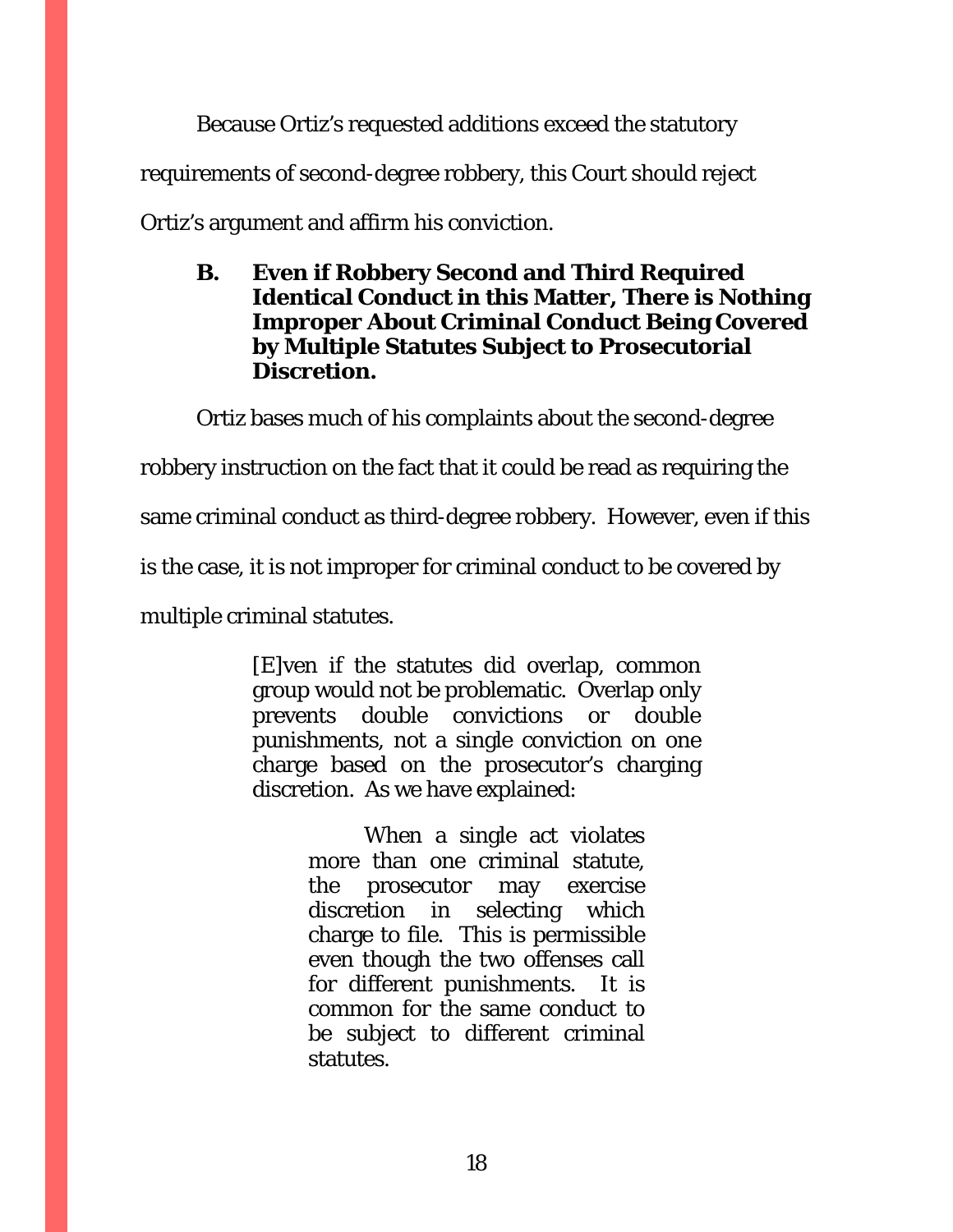*State v. Alvarado*, 875 N.W.2d 713, 718 (Iowa 2016) (quoting *State v. Perry*, 440 N.W.2d 389, 391-92 (Iowa 1989)). "When there is sufficient evidence to charge a suspect with a particular crime, it does not matter that his conduct may also constitute a violation of a lesser offense with a lighter penalty. . . . [T]he prosecutor has discretion to choose what charges to file." *State v. Anspach*, 627 N.W.2d 227, 233 (Iowa 2001) (citing *State v. Caskey*, 539 N.W.2d 176, 177-78 (Iowa 1995)). "It often happens that a defendant, by the same criminal act, violates more than one criminal statute. And it is not true as a legal proposition that, if his criminal act is covered by one statute, it cannot be covered by another." *State v. Johns*, 140 Iowa 125, 118 N.W. 295, 298 (1906). Even if second and third degree robbery were instructed similarly, and require similar conduct for a conviction, this does not itself make the instructions—or a charging decision to charge the more serious offense—invalid.

Further, Ortiz complains that the lesser-included offense instruction would be read as instructing them to convict Ortiz of the most serious proven offense. The instructions states in part, "You will convict the defendant of the highest of said above names offenses of which he is proven guilty beyond a reasonable doubt." *See* Jury Instr.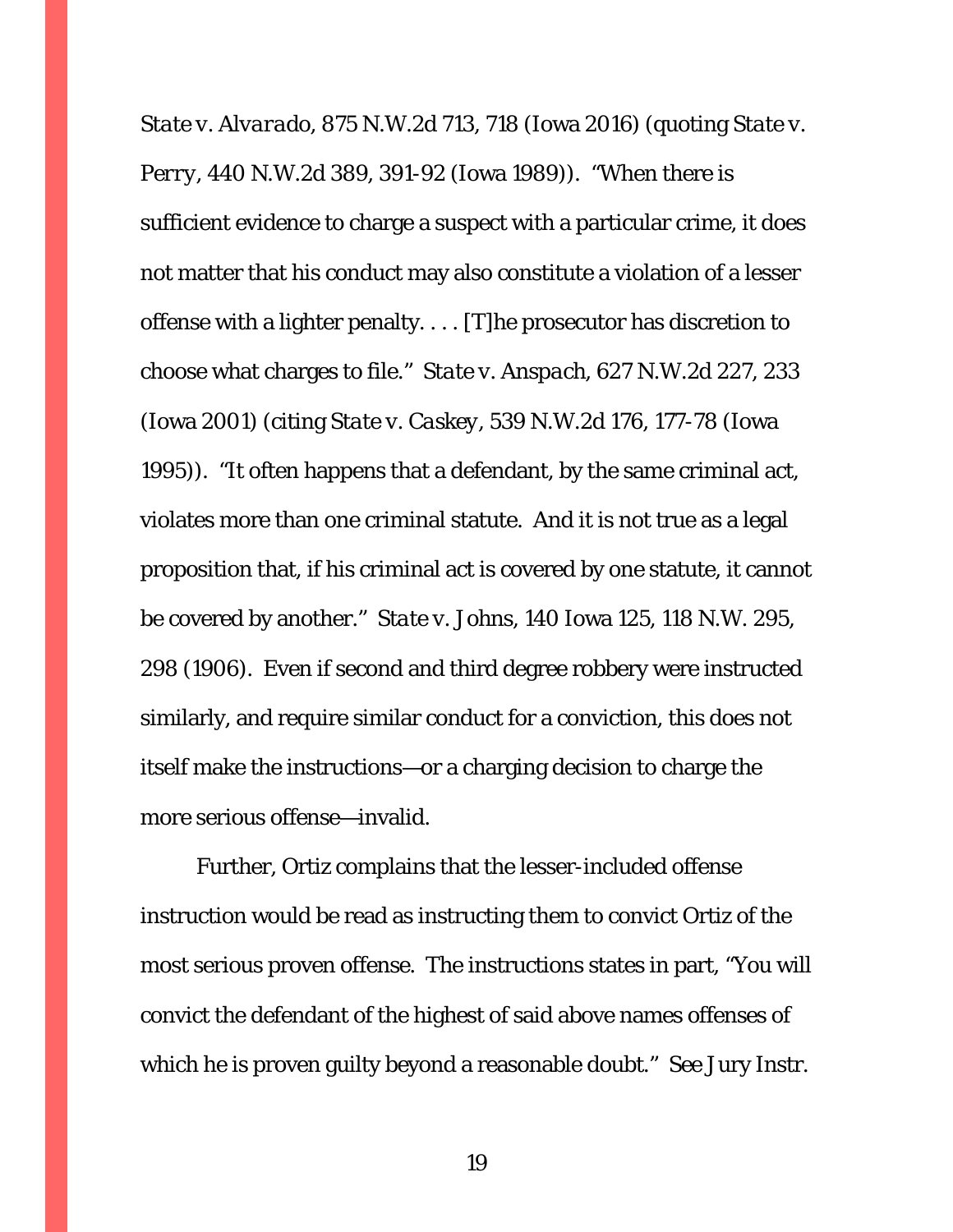No. 17; App. 10. This is simply a correct statement of the law. *See, e.g.*, Iowa Code § 701.9 (requiring merger of offenses into "the greater of the offenses"); *see also State v. Rodriguez*, 238 Iowa 18, 20, 25 N.W.2d 732, 733 (1947) ("This paragraph of the instruction directs the jury to acquit the defendant of any and all offenses of which they have a reasonable doubt, and convict him, if at all, of the highest offense submitted of which they are satisfied beyond a reasonable doubt he is guilty. . . . The paragraph is . . . clear and could not be misunderstood.").

The "redundancy" of the instructions should not be a factor requiring remand because it is necessarily true that lesser included offenses will have redundant elements and the jury is supposed to convict the defendant of the most serious proven offense. This Court should decline to reverse merely because the second and third degree robbery instructions require similar criminal conduct.

## <span id="page-19-0"></span>**C. Even if the Court Erred in Declining Ortiz's Addition to the Second Degree Robbery Instruction, Such Error was Harmless.**

Appellate courts will not reverse because an objected to jury instruction was given in error unless the instruction was prejudicial to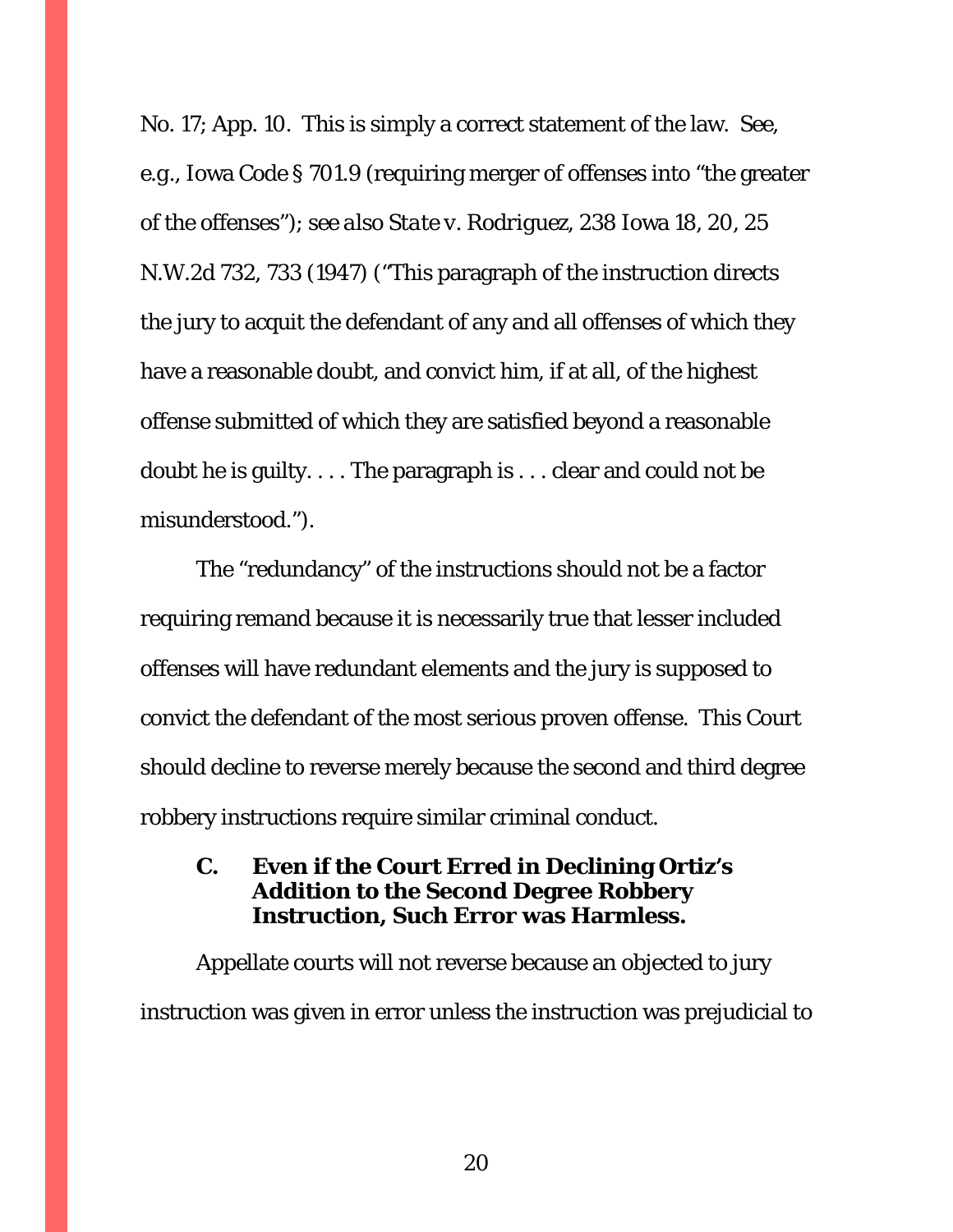the complaining party. This harmless error analysis has two dimensions:

> "When the error is not of constitutional magnitude, the test of prejudice is whether it sufficiently appears that the rights of the complaining party have been injuriously affected or that the party has suffered a miscarriage of justice." When the alleged instructional error is of constitutional magnitude, the burden is on the state to prove lack of prejudice beyond a reasonable doubt.

*Frei*, 831 N.W.2d at 73 (citations omitted) (quoting *State v. Marin*, 788 N.W.2d 833, 836 (Iowa 2010), *overruled on other grounds by Alcala*, 880 N.W.2d at 708 n.3) (citing *Hanes*, 790 N.W.2d at 550). Here, Ortiz's claim falls in the first category, as it does not rise to constitutional magnitude because it is merely an argument over the proper elements for second-degree robbery. Ortiz was neither injuriously affected nor did he suffer a miscarriage of justice.

Even if the court should have accepted Ortiz's request to include "with the intent to inflict a serious injury" there is no prejudice. As discussed in Division II below, there was substantial evidence to find Ortiz was armed with a knife (dangerous weapon or not). Because the jury necessarily found Ortiz had an intent to assault the shopkeeper with a knife, Ortiz would still have been convicted had the additional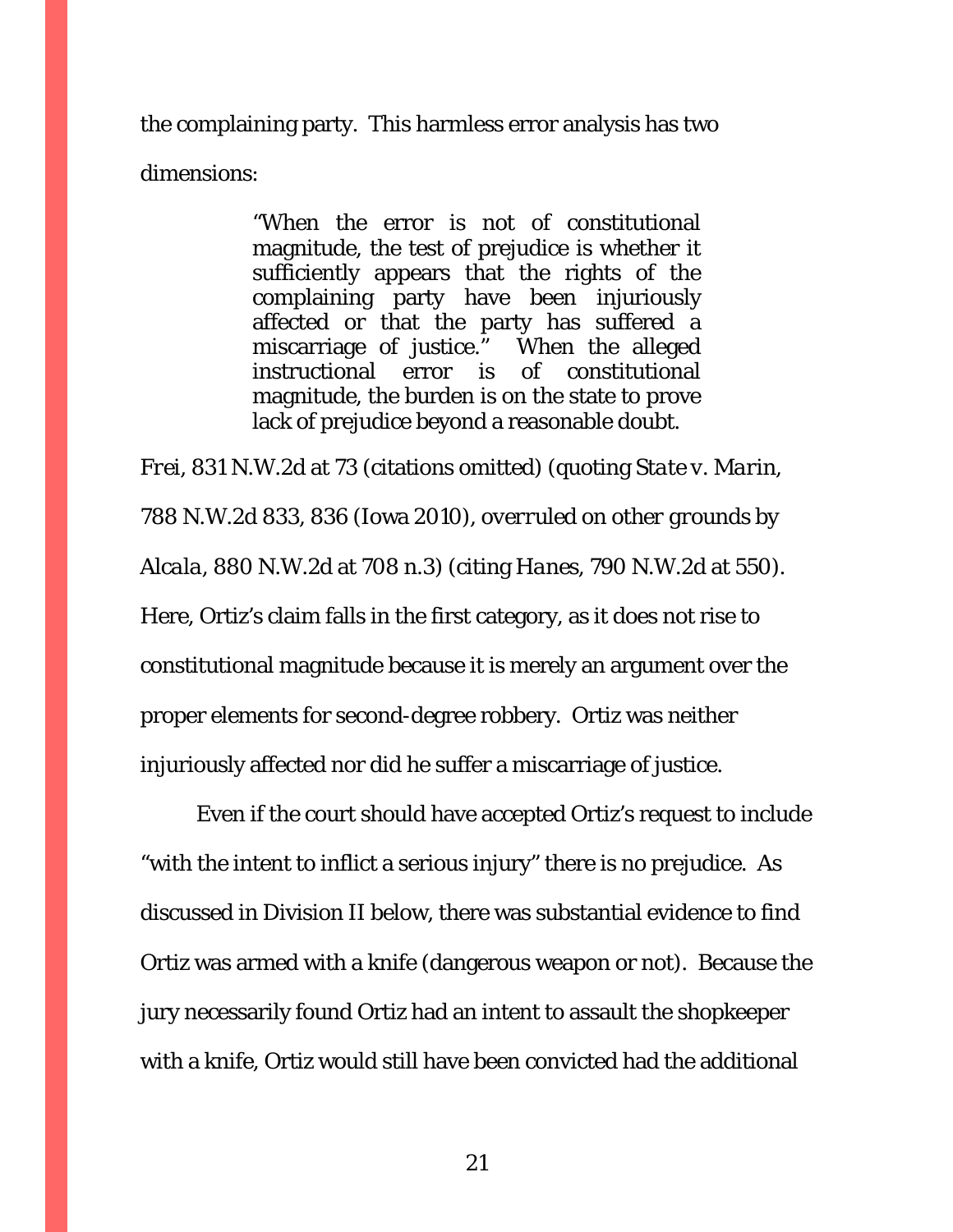language been included. Further, the alternative to assault under which the jury could have found Ortiz guilty required similarly that he "[t]hreatened Patricia Chavez with or purposefully put [her] in fear of immediate serious injury." *See* Jury Instr. No. 19; App. 12. There is no prejudice by omitting Ortiz's addition to second-degree robbery.

In the interest of candor, the State would note that the prosecuting attorney appeared ready to concede the prejudicial effect of the jury instructions during sentencing. *See* Sent. Tr. 10:8-25. However, the State submits that the State's changing positions below merely highlight the fact that the bar is having difficulty reconciling precisely how to instruct robbery in light of the legislature's addition of third-degree robbery.

This Court should find that Ortiz was not prejudiced by the court's refusal to accept the requested language.

<span id="page-21-0"></span>**D. If Remand for a New Trial is Necessary, it is Premature to Evaluate Any Claims of Prosecutorial Vindictiveness as There has been No Retrial and No Attempt by the State to Add Additional Charges or Enhancements.**

In the event a remand for a new trial is appropriate for this case, Ortiz appears to request an order preventing the State from filing a habitual offender enhancement based on perceived threats of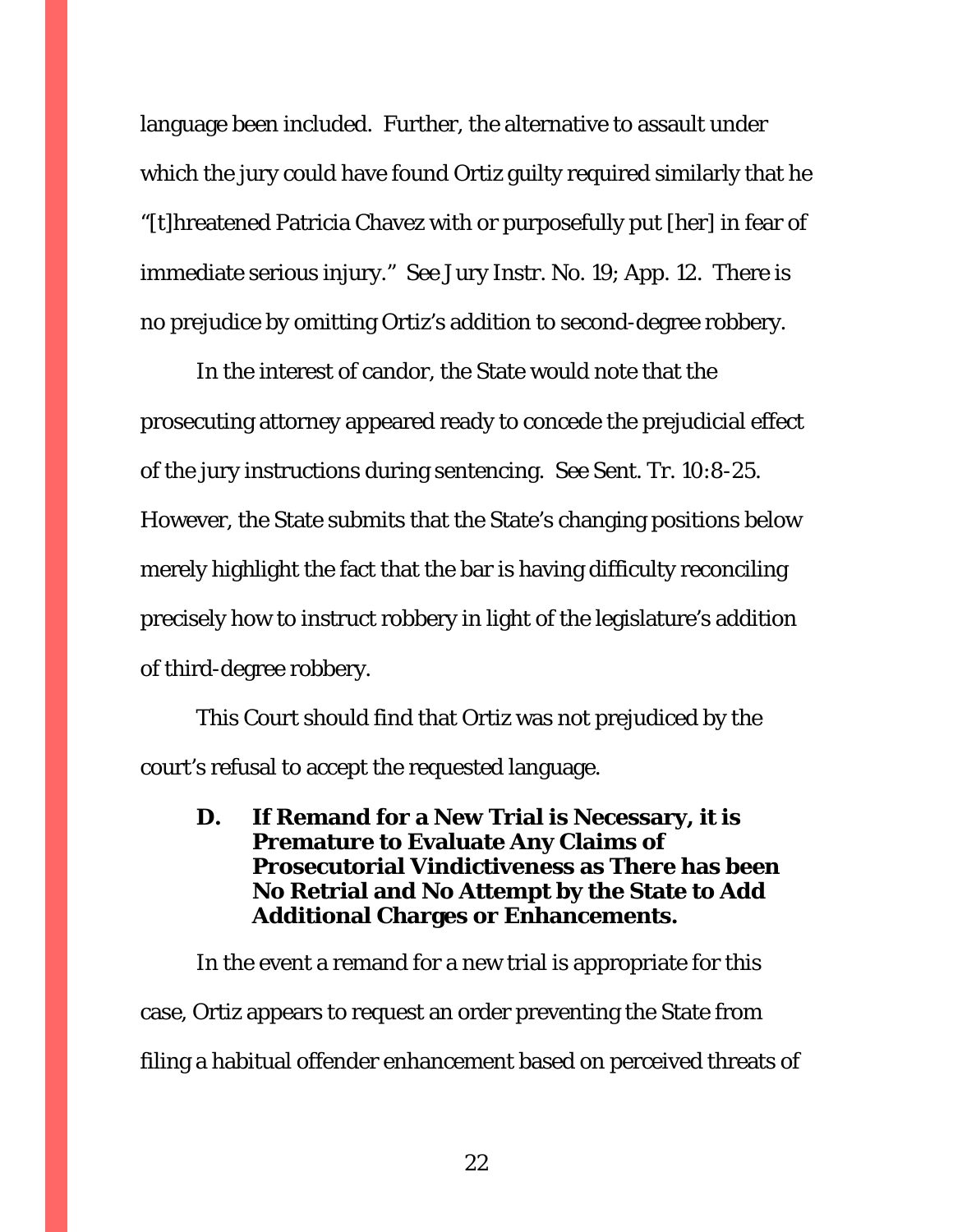prosecutorial vindictiveness. The State submits that this claim is not ripe and respectfully requests that this Court decline to evaluate the claim as no additional charges have been filed. In the event additional charges are actually filed on remand, Ortiz can then pursue his claim of prosecutorial vindictiveness in the district court.

Preventing the State from pursuing additional charges without additional record is premature and this Court should decline to evaluate the claim before any "vindictiveness" has even occurred.

If this Court does decide to evaluate the claim, however, the State submits that filing a habitual offender enhancement in this case would not amount to prosecutorial vindictiveness. The alleged "vindictiveness" Ortiz cites is in fact the defense explaining that the State had indicated that because the habitual offender enhancement did not apply to Ortiz's original charge, robbery in the first degree, were he to receive a new trial on robbery in the second degree the habitual offender enhancement *would* apply. *See* Sent Tr. 4:2-15. This is not vindictiveness but is simply a proper application of the criminal statutes.

The State pursued the most serious charge against Ortiz in his first trial (first-degree robbery), and it would only make sense that the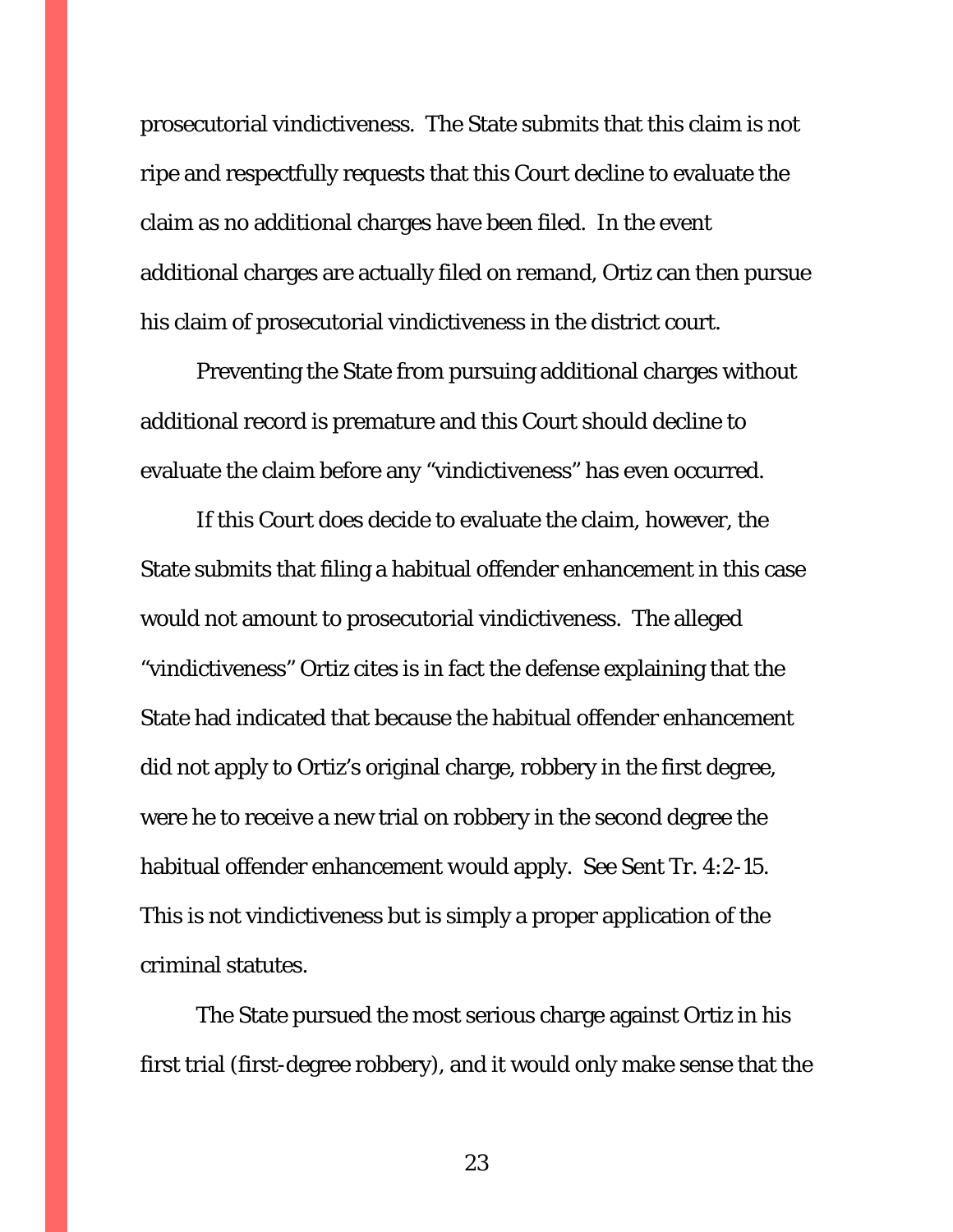State would continue to pursue the most serious charge in a retrial. *See* Trial Info.; App. 4-5. Because first-degree robbery is foreclosed on retrial, the most serious charge that could be pursued is seconddegree robbery with a habitual offender enhancement. As the defense conceded during sentencing, "I understand [the habitual offender enhancement] most likely was not filed in this case because Mr. Ortiz was charged with first degree robbery to start with, and that doesn't apply to first degree robbery." *See* Sent. Tr. 4:7-10.

When Ortiz was charged (and tried) with the offense firstdegree robbery, he was facing a maximum of twenty-five years imprisonment with a 70% mandatory minimum. *See* Iowa Code §§ 902.9, .12(1). On retrial, Ortiz would be facing significantly less time, even with the habitual offender enhancement. *See id.*at 902.9. Even if Ortiz received and served the full 15 years of a habitual offender charge, it would still be less than 70% minimum of the maximum punishment for first-degree robbery. Ortiz is not prejudiced by the State's continued effort to charge him with the most serious provable offense.

As the defense conceded, the only reason that State did not pursue the enhancement in the first instance was a result of statutory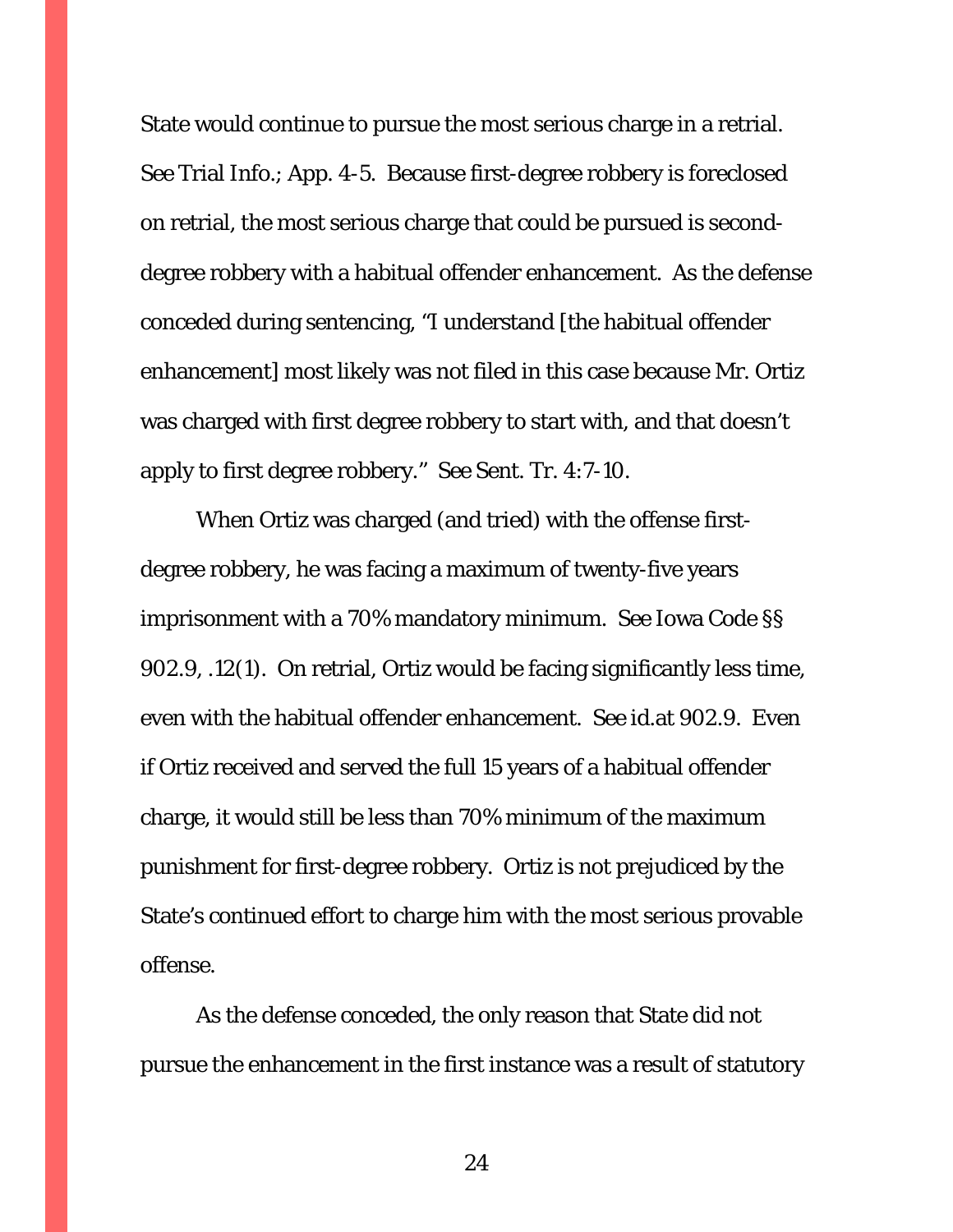restrictions. In a retrial on the lesser-included offense of seconddegree robbery, the habitual offender enhancement would now statutorily be available, and the State should be able to pursue that charge if it is deemed appropriate. This Court should decline Ortiz's request to proactively limit the State's prosecutorial discretion.

<span id="page-24-0"></span>**II. Displaying a Knife While Fleeing from a Pursuing Shopkeeper Constitutes an Assault, Even if the Jury Finds the Knife was Not a Dangerous Weapon or was Influenced by Notions of Leniency.**

### **Preservation of Error**

Error was preserved when the defendant challenged the sufficiency of the evidence supporting an assault in his motion for judgment of acquittal, which was denied by the district court. *See* T.Tr. 218:19–226:1.

### **Standard of Review**

"Sufficiency of evidence claims are reviewed for a correction of errors at law." *State v. Sanford*, 814 N.W.2d 611, 615 (Iowa 2012) (citing *State v. Keopasaeuth*, 645 N.W.2d 637, 639–40 (Iowa 2002)).

#### **Merits**

A challenge to the sufficiency of the evidence does not allow a reviewing court to weigh evidence or determine that the jury weighed the evidence incorrectly. "In determining the correctness of a ruling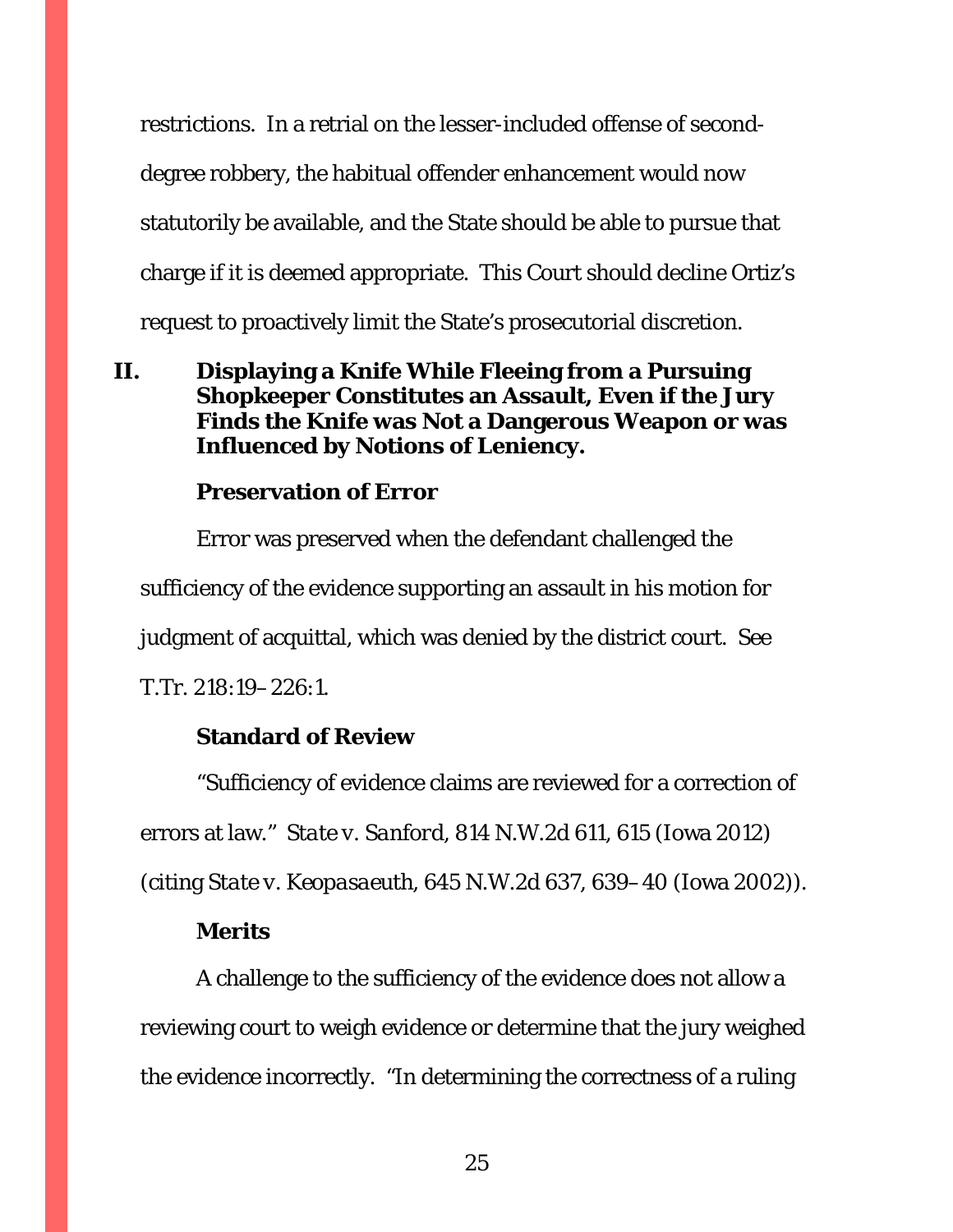on a motion for judgment of acquittal, we do not resolve conflicts in the evidence, pass upon the credibility of witnesses, or weigh the evidence." *State v. Hutchison*, 721 N.W.2d 776, 780 (Iowa 2006) (citing *State v. Williams*, 695 N.W.2d 23, 28 (Iowa 2005)). "Inherent in our standard of review of jury verdicts in criminal cases is the recognition that the jury [is] free to reject certain evidence, and credit other evidence." *Sanford*, 814 N.W.2d at 615 (quoting *State v. Nitcher*, 720 N.W.2d 547, 556 (Iowa 2006)).

Instead, "review on questions of sufficiency of the evidence is to determine if there is substantial evidence to support the verdict of the jury." *State v. Martens*, 569 N.W.2d 482, 484 (Iowa 1997) (citing *State v. Monk*, 514 N.W.2d 448, 451 (Iowa 1994)). This occurs when "a rational trier of fact" viewing the State's evidence in the most favorable light "could have found that the elements of the crime were established beyond a reasonable doubt." *Keopasaeuth*, 645 N.W.2d at 640 (citing *State v. Anderson*, 517 N.W.2d 208, 211 (Iowa 1994)).

Here, Ortiz argues that there was insufficient evidence to establish an assault for robbery in the second degree because the jury did not find him guilty of robbery in the first degree. Ortiz reasons that because the alleged assault constituted him drawing a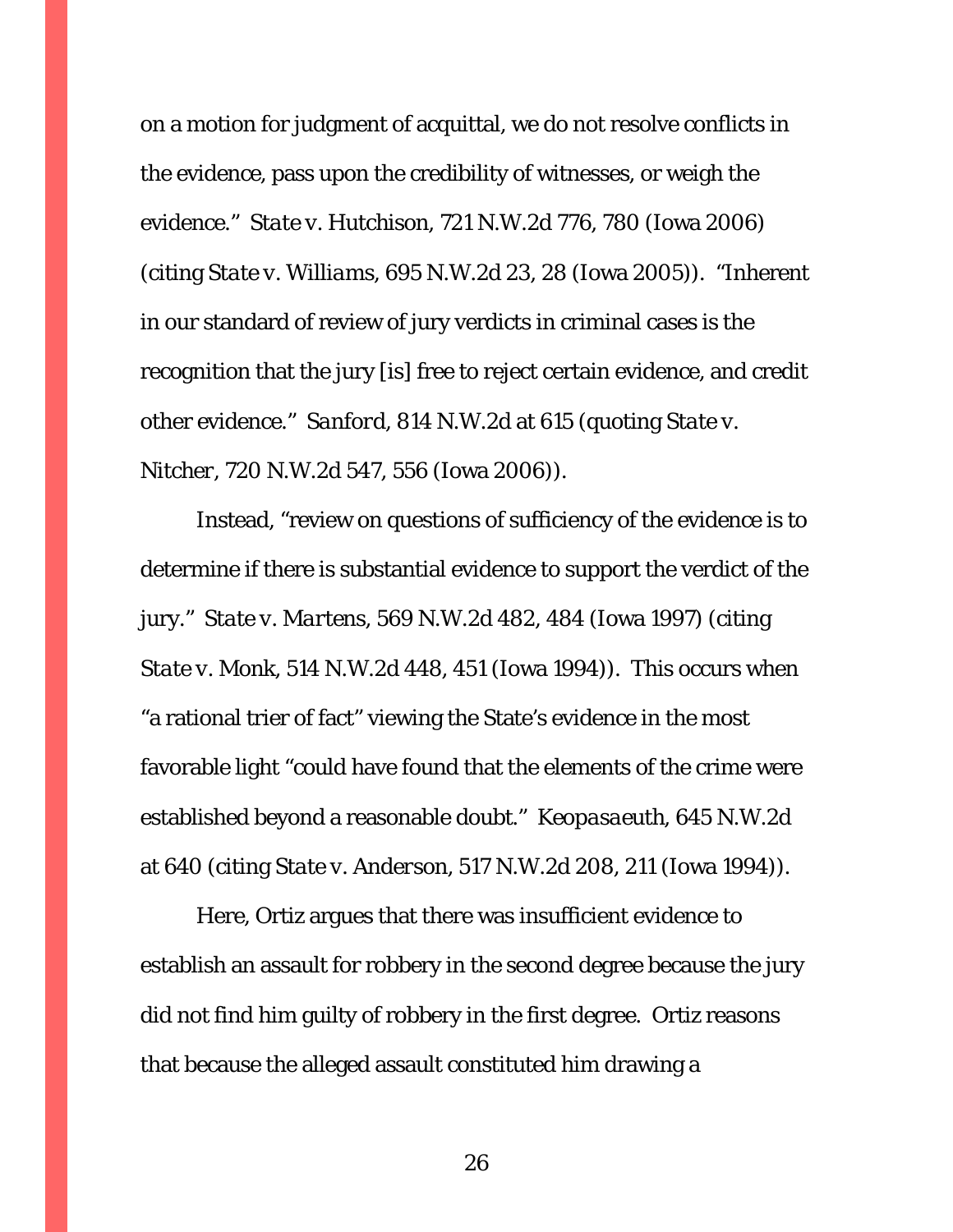pocketknife as the shopkeeper pursued him, when the jury found him not guilty of first-degree robbery (i.e. that Ortiz was not armed with a dangerous weapon) there could be no assault to support any lesserincluded degree of robbery.

The State disagrees that without finding a dangerous weapon there could be no assault under any alternative even if the only assault was Ortiz's displaying of a pocketknife to the pursuing shopkeeper. Ortiz's argument oversimplifies the instructions to an extent that benefits his position and this Court should reject his analysis. While the State agrees the jury necessarily found Ortiz was not "armed with a dangerous weapon," the State submits the jury could still have found Ortiz was armed with a knife for purposes of an assault. *See* Jury Instr. No. 18; App. 11.

The dangerous weapon instruction given to the jury required that they find that the knife Ortiz displayed was "capable of inflicting death." *See* Jury Instr. No. 26; App. 16. It is a reasonable inference to conclude that the jury may have considered that the pocketknife displayed by Ortiz was, in their opinion, not capable of inflicting death. The jury may have considered the two pocketknives Ortiz was carrying too small to be capable of inflicting death. *See* State's Exs. 7-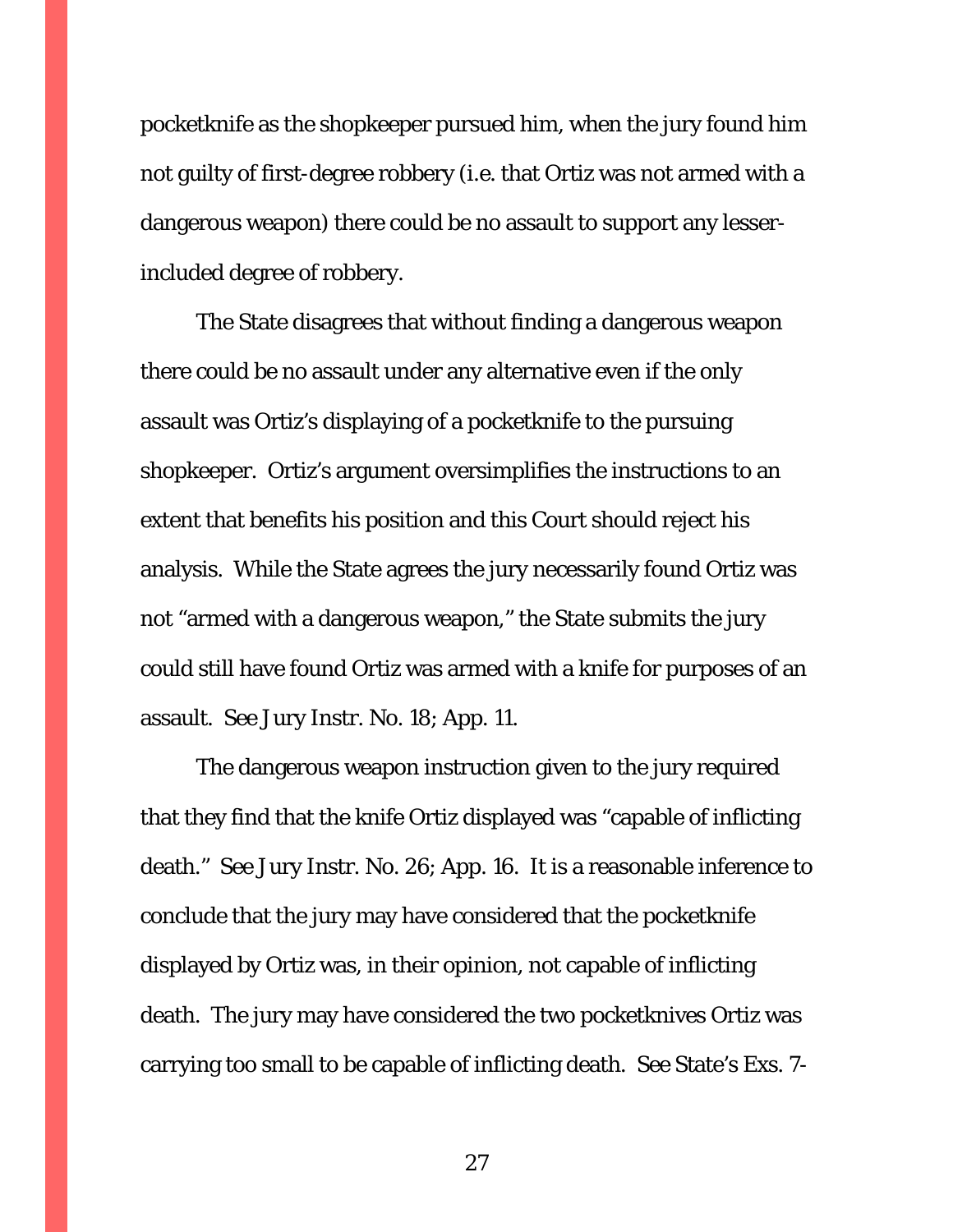8; Ex. App. 8-11. The jury then could still find that Ortiz displayed a pocketknife, but it simply did not qualify as a "dangerous weapon" as it was instructed to them. The jury would then move to seconddegree robbery and could find an assault as an "act which is intended to place another person in fear of immediate physical contact which will be painful, injurious, insulting or offense to that person, when coupled with the apparent ability to do so." *See* Jury Instr. No. 22; App. 15.

"We look to the definition of assault in section 708.1 to consider whether a robbery occurred under section 711.1(1)." *State v. Keaton*, 710 N.W.2d 531, 533 (Iowa 2006) (citing *State v. Spears*, 312 N.W.2d 79, 80 (Iowa 1981)). Iowa Code section 708.1(2) provides:

> A person commits an assault when, without justification, the person does any of the following:

> a. Any act which is intended to cause pain or injury to, or which is intended to result in physical contact which will be insulting or offensive to another, coupled with the apparent ability to execute the act.

> b. Any act which is intended to place another in fear of immediate physical contact which will be painful, injurious, insulting, or offensive, coupled with the apparent ability to execute the act.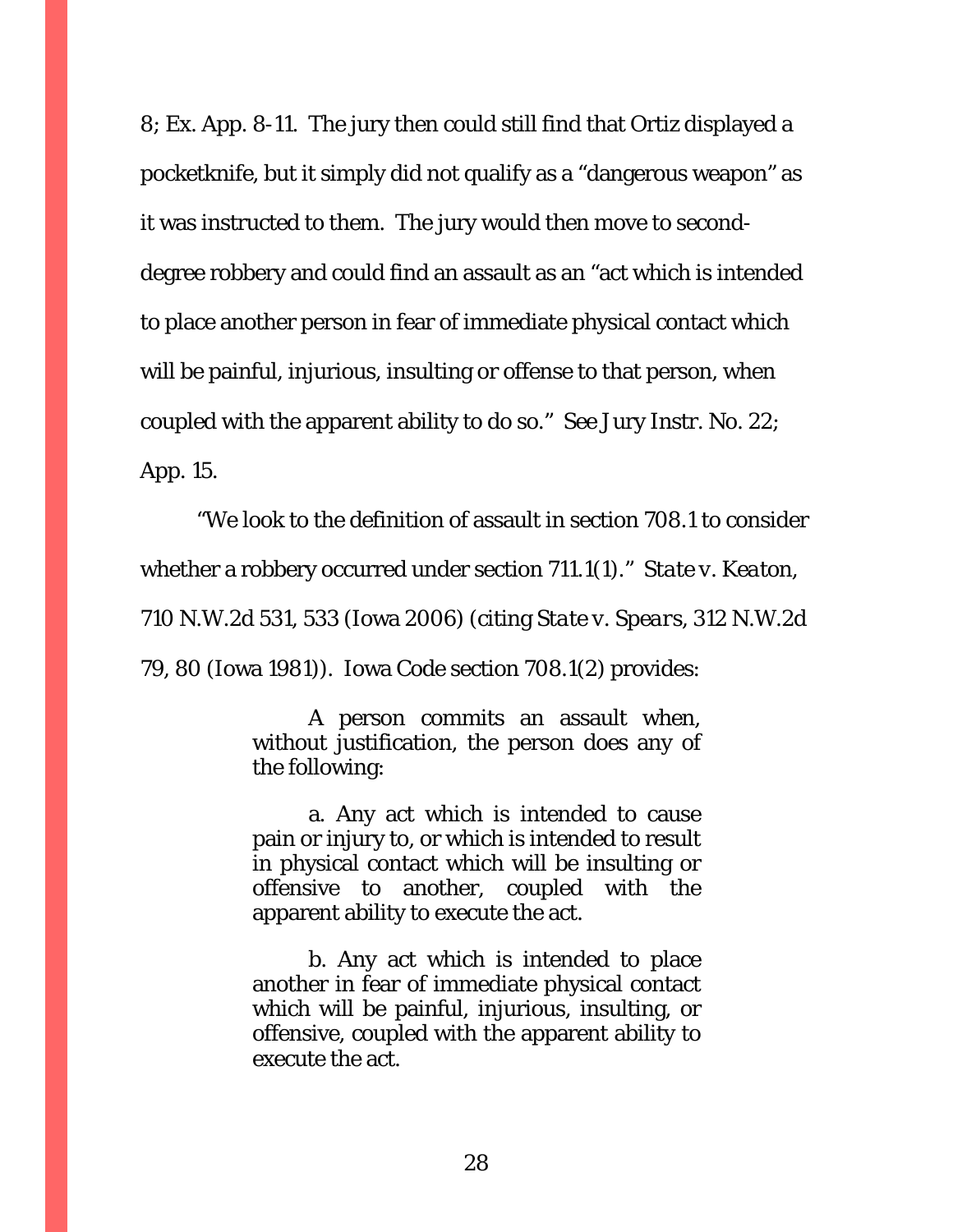c. Intentionally points any firearm toward another, or displays in a threatening manner any dangerous weapon toward another.

Iowa Code § 708.1(2). An assault requires specific intent as well as an overt act. *See State v. Heard*, 636 N.W.2d 227, 230 (Iowa 2001).

The overt act required is different for each subsection of assault. "Subsection ([a]) reflects the common law crime of battery, an act intended to result in painful physical contact. Subsection ([b]) reflects the common law crime of assault, a more preliminary act intended place another in fear of immediate physical contact." *State v. Robinson*, No. 14-1845, 2016 WL 894110, at \*3 (Iowa Ct. App. Mar. 9, 2016) (citations omitted) (citing *State v. Yanda*, 146 N.W.2d 255, 255 (Iowa 1966)). The State submits that withdrawing a knife (even if a jury believes the particular knife is not capable of causing death) while being pursued by a shopkeeper is an overt act intended to place the shopkeeper in fear of immediate physical contact if they continue to pursue. This was an assault even if the knife was not a dangerous weapon.

Further, even if the knife was not a "dangerous weapon," as it was instructed to the jury, displaying a knife still shows an "intent to inflict a serious injury upon another." *See* Iowa Code § 708.2(1). This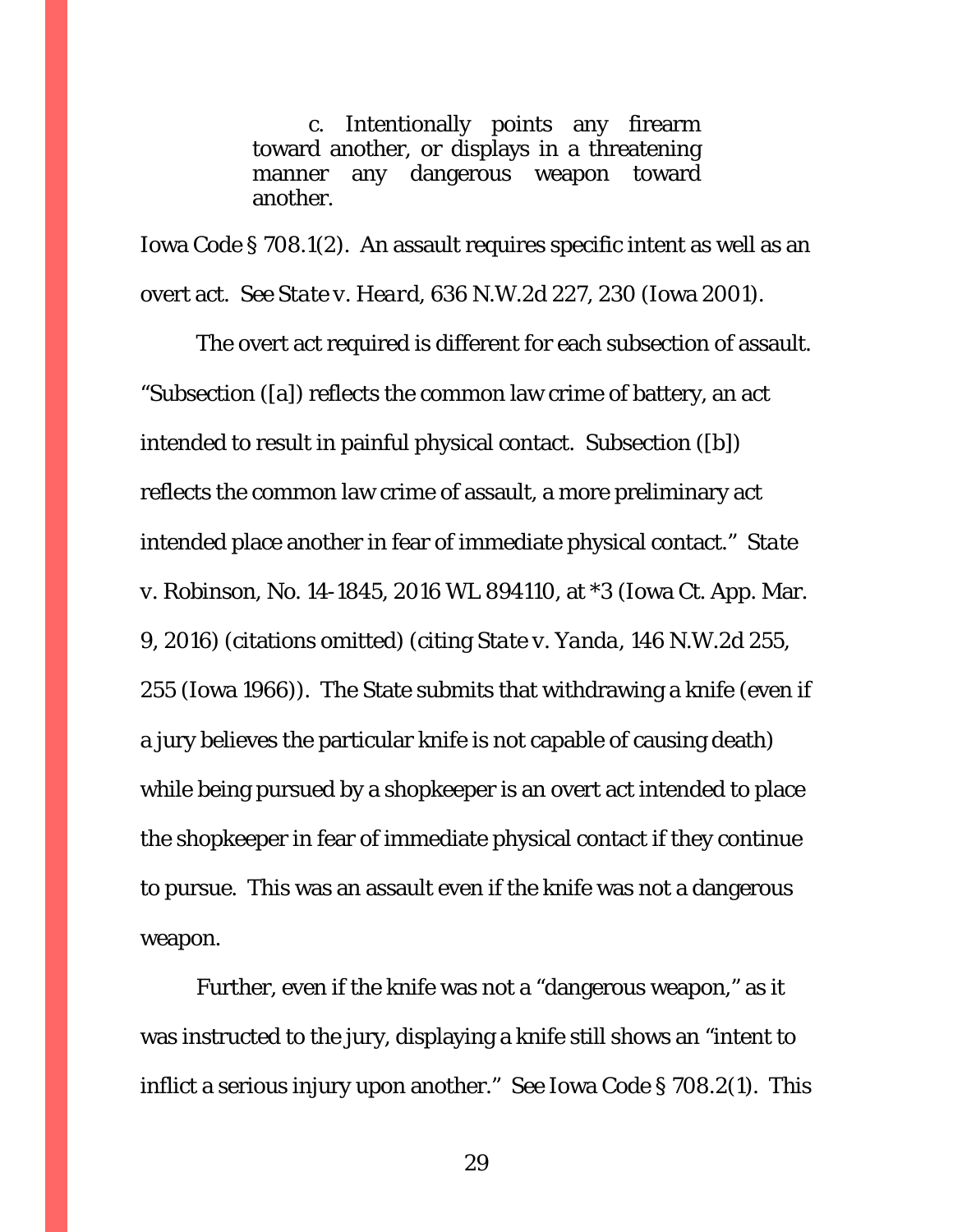is especially true because there was testimony that both pocketknives carried by Ortiz were capable of inflicting such injury. *See* T.Tr. 192:7–193:18, 201:16-20. When the shopkeeper pursued Ortiz following the theft of the skirt, and Ortiz responded by displaying a knife, Ortiz was conveying a threat that continued pursuit would result in serious injury. This satisfies the requirements of seconddegree robbery. *See* Iowa Code §§ 711.1, .3.

The State further submits that the jury's rejection of first degree robbery was more likely a result of leniency/nullification than insufficient evidence. There was sufficient evidence to establish that Ortiz was armed with a knife during the robbery (in fact two knives), and that both knives he was carrying when police found him were dangerous weapons. *See* T.Tr. 151:11–153:17, 191:7-18, 200:1-21; *see also* State's Exs. 7-8; Ex. App. 8-11. The jury's rejection of that evidence to instead find a lesser-included offense was merely an exercise of leniency. Iowa courts generally refuse to treat the jury's leniency/nullification as though it voids a conviction for a lesserincluded offense that is still supported by the evidence:

> [A]lthough inconsistent verdicts reveal the jury did not speak its real conclusions, they do not necessarily show the jury was not convinced of the defendant's guilt. Thus,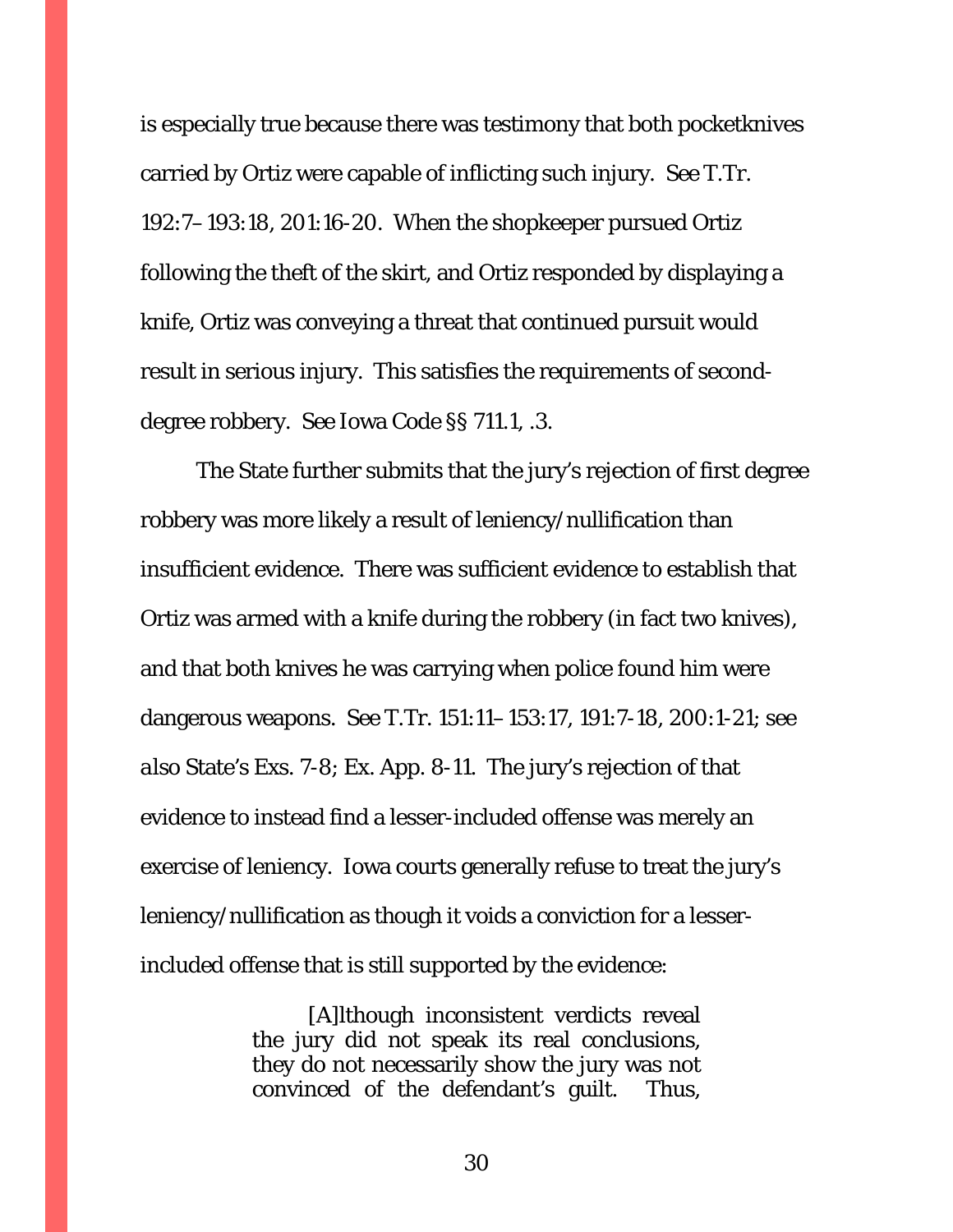considering the historic reluctance of courts to inquire into the internal workings of the jury, the inability to determine whether the prosecutor or the defendant actually benefited by the inconsistency, and the prosecutor's inability to invoke review of inconsistent verdicts, the most desirable course of action to follow when confronted with inconsistent verdicts is to simply insulate the verdict from review. Instead, appellate review should be limited to whether sufficient evidence exists to support the verdict returned by the jury. This approval is the most sensible under the circumstances and adequately protects defendants from irrational verdicts.

*State v. Hernandez*, 538 N.W.2d 884, 889 (Iowa Ct. App. 1995); *see also State v. Fintel*, 689 N.W.2d 100–01 (Iowa 2004) (noting "[s]uch inconsistencies may result from the jury's exercise of its power of leniency," which is not grounds for reversal); *cf. State v. Sanchez*, No. 14–1912, 2016 WL 530409, at \*3–5 (Iowa Ct. App. Feb. 10, 2016) (declining to extend *Halstead*, which was focused "solely on the legal impossibility of convicting a defendant of a compound crime while at the same time acquitting the defendant of predicate crimes" (quoting *Halstead*, 791 N.W.2d at 815)).

This Court should find that Ortiz's withdrawal of a pocketknife, while being pursued by the shopkeeper, constituted an assault through his demonstrated intention of placing her in fear of serious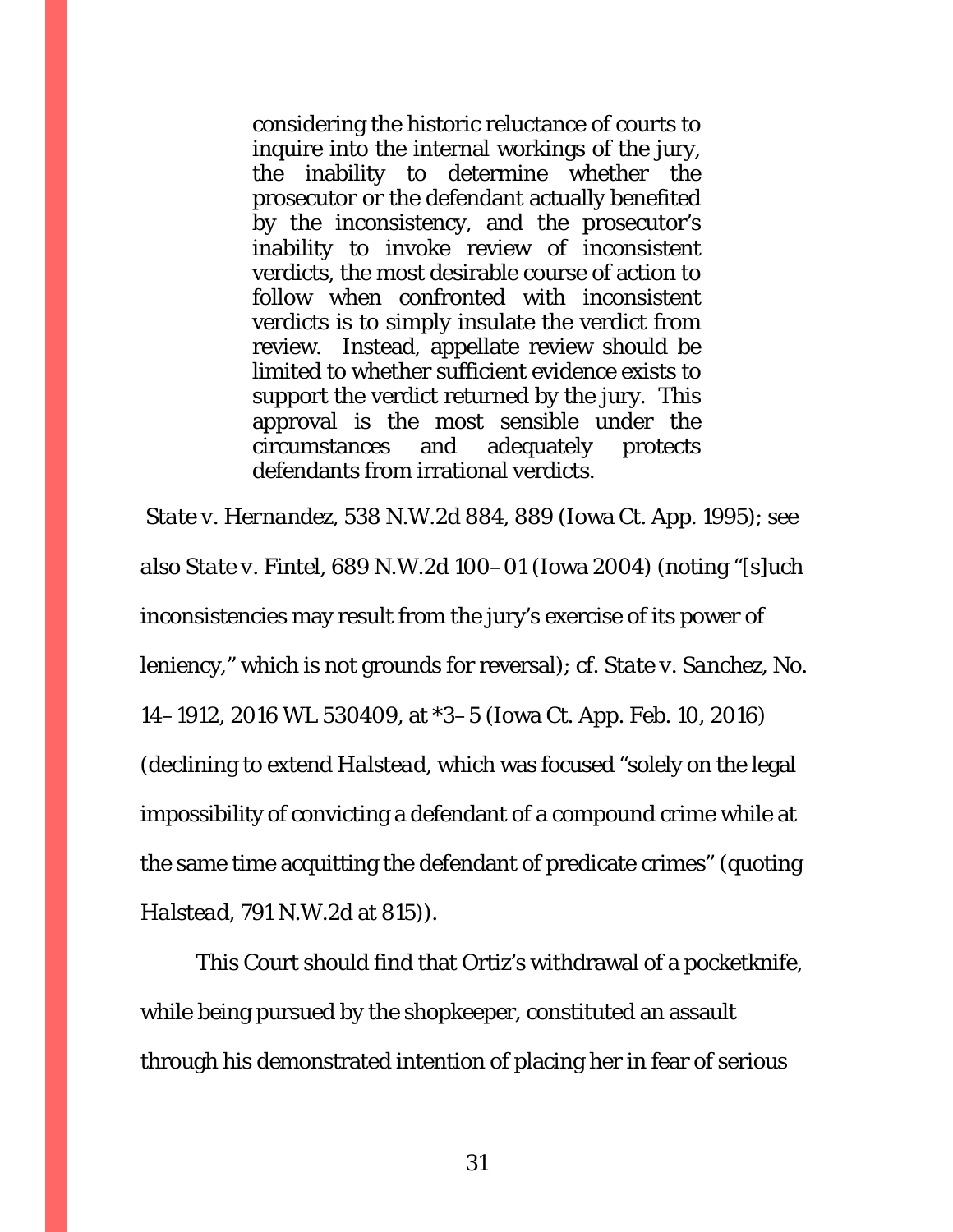injury if the pursuit continues. Ortiz's argument should be rejected and his conviction should be affirmed.

<span id="page-31-0"></span>**III. Counsel was Not Ineffective for Declining to Argue that the Legislature's Addition of Third-Degree Robbery did Not Make Our Robbery Statute Unconstitutionally Vague or Overbroad.**

## **Preservation of Error**

Ineffective assistance of counsel can represent "an exception to the general rules of error preservation" because failure to preserve error can form the basis for a claim. *State v. Stallings*, 658 N.W.2d 106, 108 (Iowa 2003) (citing *State v. Lucas*, 323 N.W.2d 228, 232 (Iowa 1982)), *overruled on other grounds by State v. Feregrino*, 756 N.W.2d 700 (Iowa 2008). Iowa appellate courts are permitted to address these claims on direct appeal "when the record is sufficient to permit a ruling." *State v. Wills*, 696 N.W.2d 20, 22 (Iowa 2005) (citing *State v. Artzer*, 609 N.W.2d 526, 531 (Iowa 2000)).

## **Standard of Review**

Claims of ineffective assistance of counsel are reviewed de novo. *See State v. Liddell*, 672 N.W.2d 805, 809 (Iowa 2003) (citing *Stallings*, 658 N.W.2d at 108).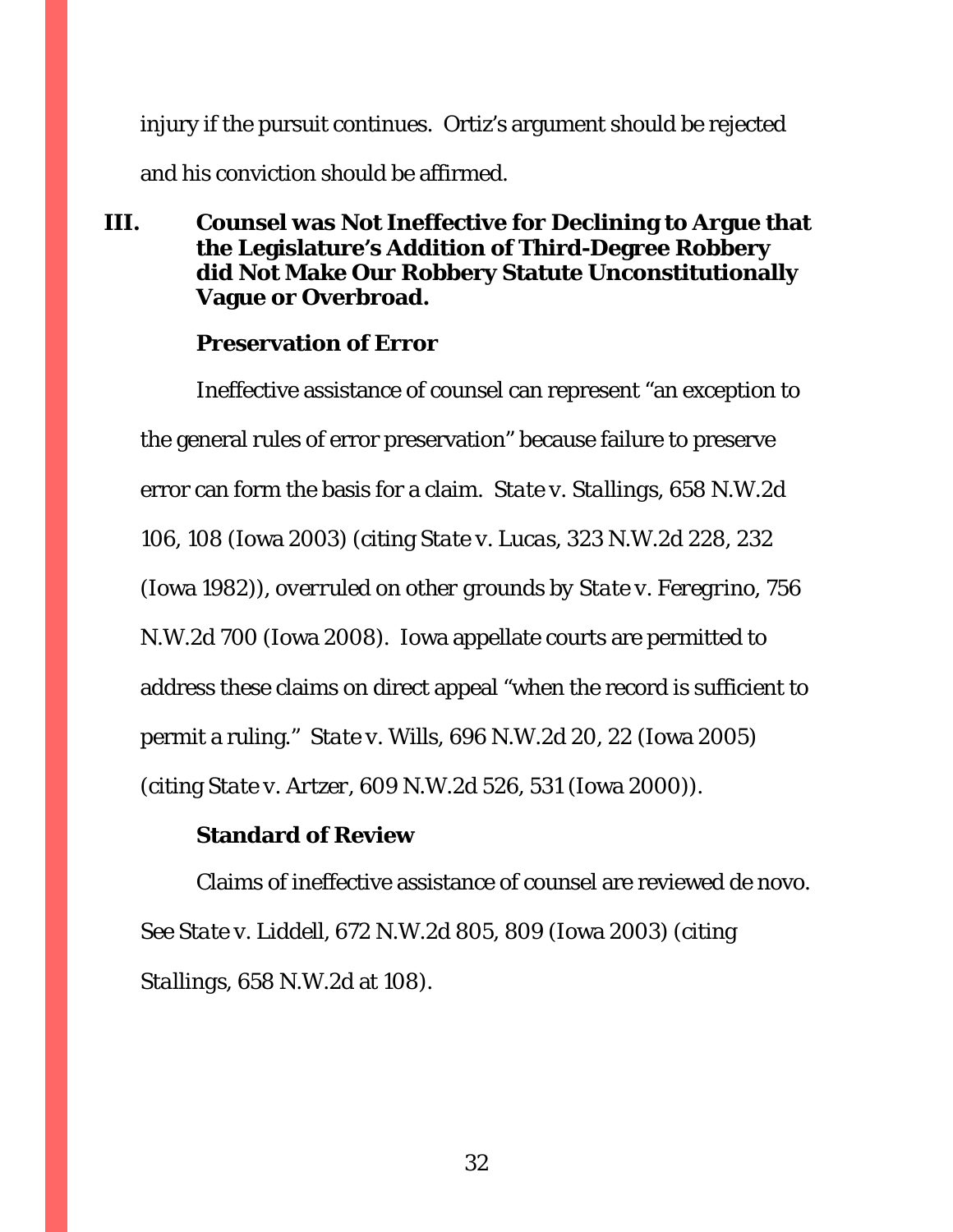#### **Merits**

To prove ineffective assistance of counsel, a defendant must show that his trial counsel breached an essential duty and that prejudice resulted. *Strickland v. Washington*, 466 U.S. 668, 687-88 (1984). Judicial scrutiny of counsel's performance is highly deferential with a strong presumption that counsel's conduct fell within the range of reasonable professional assistance. *Anfinson v. State,* 758 N.W.2d 496, 499 (Iowa 2008) (quoting *Strickland*, 466 U.S. at 689). Trial counsel is not expected to raise an issue that is doomed to failure. *State v. Graves*, 668 N.W.2d 860, 881 (Iowa 2003).

"The crux of the prejudice component rests on whether the defendant has shown 'that there is a reasonable probability that, but for counsel's unprofessional errors, the result of the proceeding would have been different.' " *Whitsel v. State*, 4a39 N.W.2d 871, 873 (Iowa Ct. App. 1989) (quoting *Strickland*, 466 U.S. at 694). If the Court determines defendant has failed to prove prejudice, it need not consider whether a breach of duty occurred. *Ledezma*, 626 N.W.2d at 142.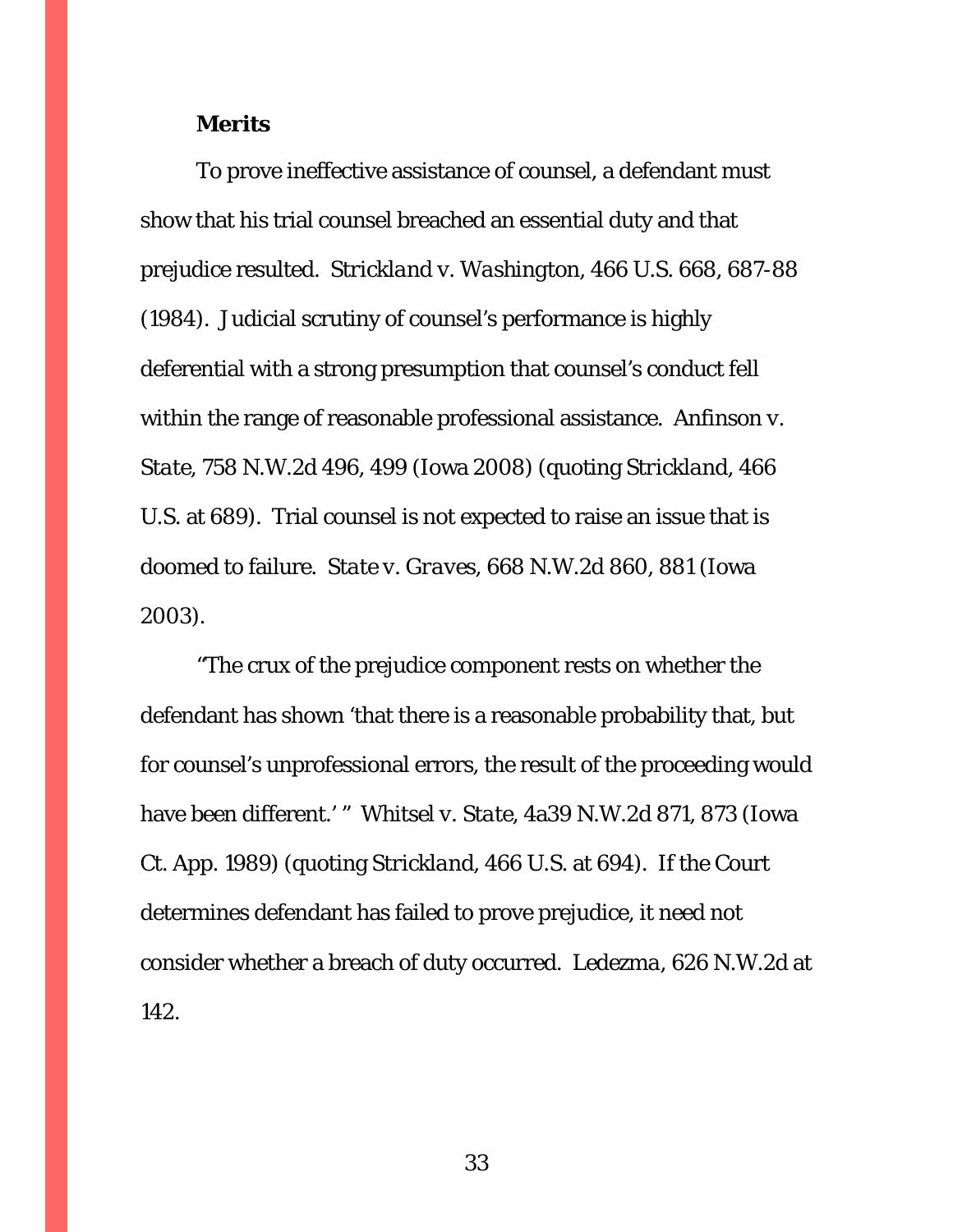A defendant may raise such a claim on direct appeal if they have "reasonable grounds to believe that the record is adequate to address the claim on direct appeal." Iowa Code § 814.7(2). The court prefers to reserve such questions for postconviction proceedings so the defendant's trial counsel can defend against the charge. *State v. Tate*, 710 N.W.2d 237, 240 (Iowa 2006). Claims of ineffective assistance of counsel are resolved on direct appeal only when the record is adequate. *State v. Clay*, 824 N.W.2d 488, 494 (Iowa 2012).

Here, Ortiz argues that his counsel was ineffective for failing to argue that the robbery statutes were unconstitutionally vague and overbroad. The State disagrees.

The State first submits that it is not ineffective assistance to fail to argue that criminal statutes are unconstitutional merely because the court *might* agree with such an argument. "Statutes are presumed to be constitutional . . . ." *State v. Mann*, 602 N.W.2d 785, 791 (Iowa 1999). "[A]n attorney need not be a 'crystal gazer' who can predict future changes in established rules of law in order to provide effective assistance to a criminal defendant." *State v. Schoelerman*, 315 N.W.2d 67, 72 (Iowa 1982). This Court should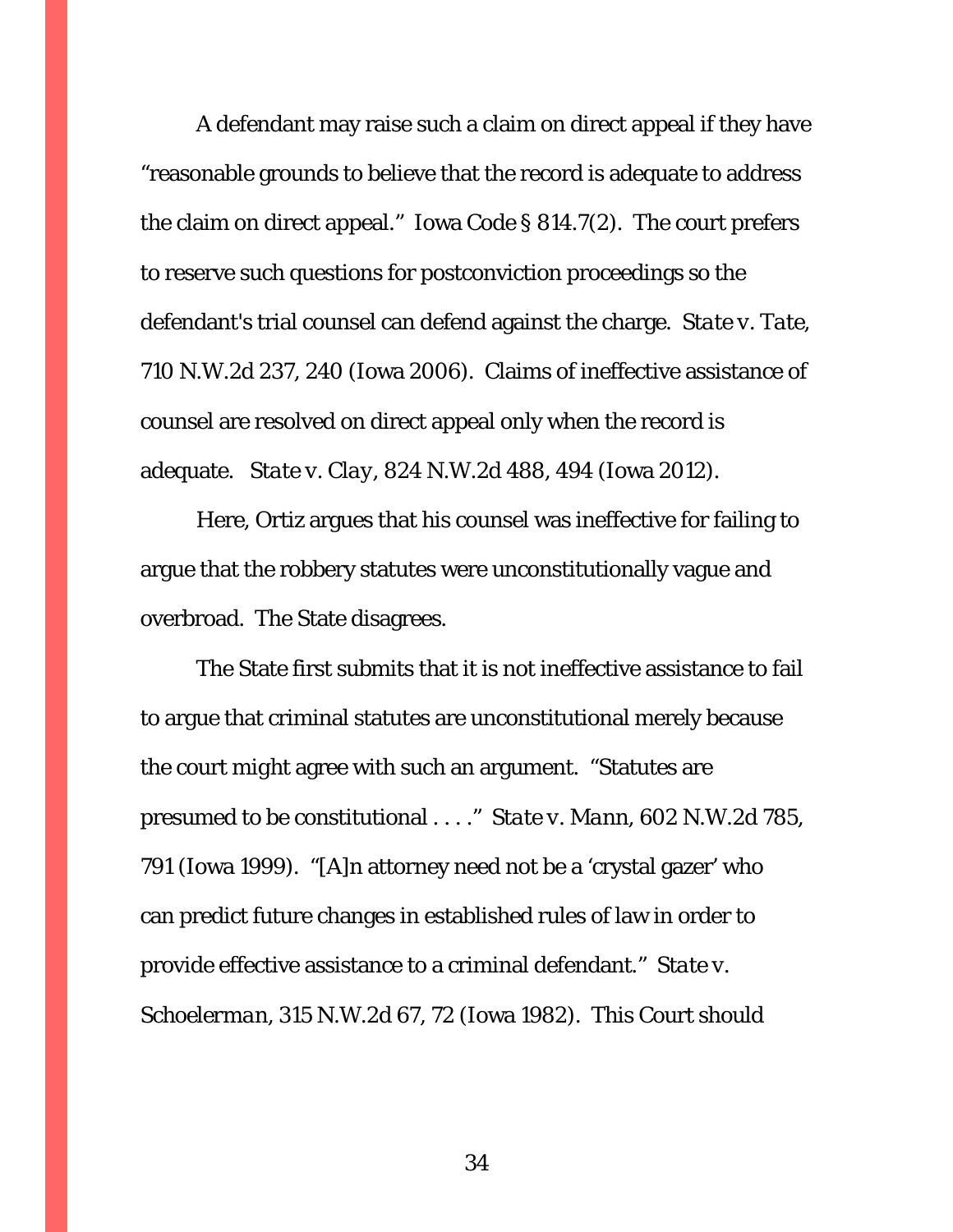reject the notion that failing to raise every possible constitutional claim is ineffective assistance of counsel.

However, even if Ortiz's counsel had raised his claim that second and third degree robbery are unconstitutional vague or overbroad, such a claim would be doomed to failure. Ortiz's counsel thus breached no duty and Ortiz was not prejudiced by the decision to not pursue such a claim.

Ortiz essentially argues (1) second and third degree robbery require the same acts and are thus vague and (2) because the statutes both criminalize the same behavior the statute is facially unconstitutional. Both sentiments are without merit and should be rejected.

First, the plain language of the statute reveals that second and third degree robbery are not intended to be the same crimes. *See* Iowa Code § 711.3 ("All robbery which is not robbery in the first degree is robbery in the second degree, *except as provided in section 711.3A* [(third-degree robbery)]." (emphasis added)). The statutes do *not* require the same acts and thus Ortiz's argument should be rejected. Even if the statutes did criminalize the same behavior, however, this would not be impermissible.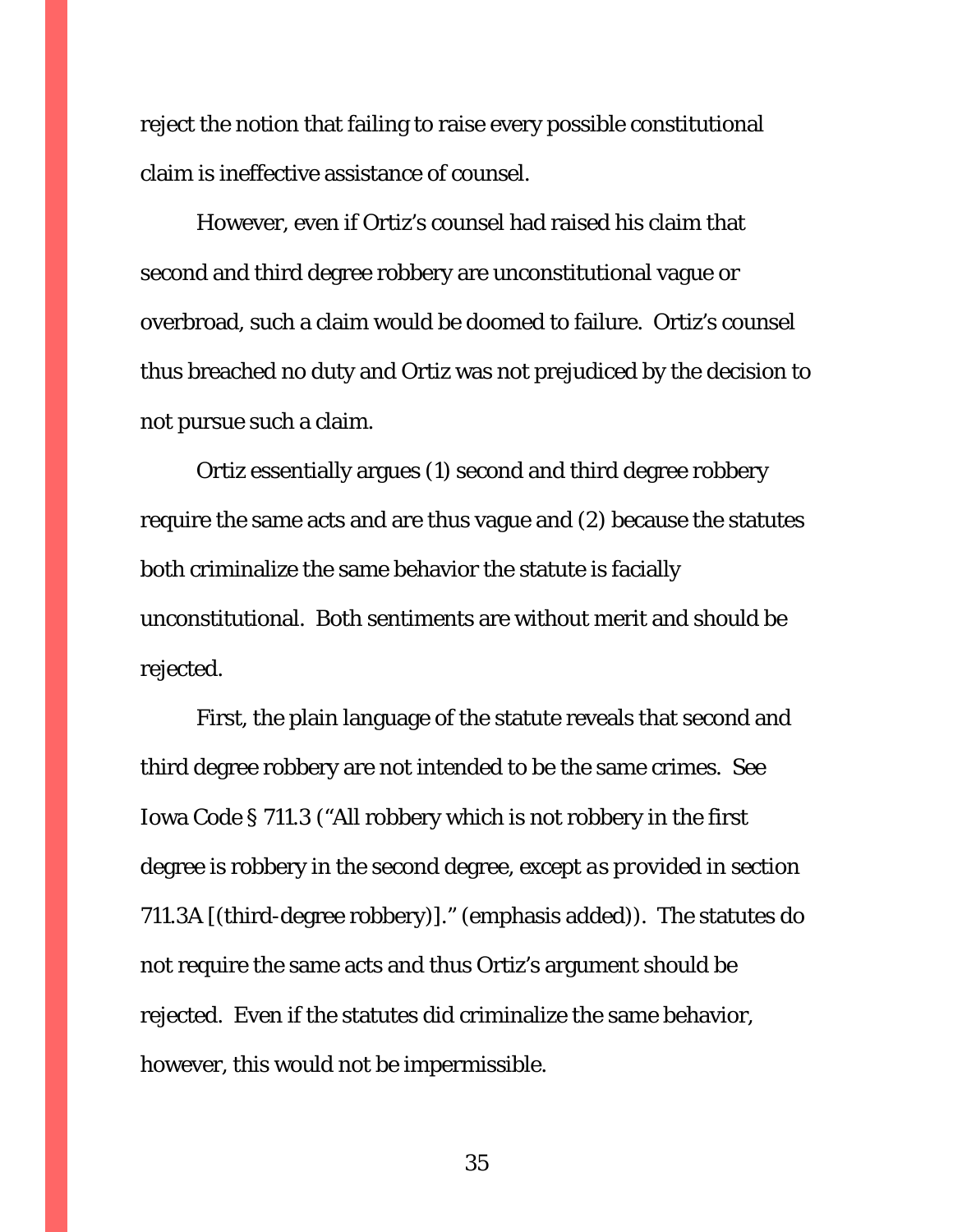As noted above:

[E]ven if the statutes did overlap, common group would not be problematic. Overlap only prevents double convictions or double punishments, not a single conviction on one charge based on the prosecutor's charging discretion. As we have explained:

> When a single act violates more than one criminal statute, the prosecutor may exercise discretion in selecting which charge to file. This is permissible even though the two offenses call for different punishments. It is common for the same conduct to be subject to different criminal statutes.

*Alvarado*, 875 N.W.2d at 718 (quoting *Perry*, 440 N.W.2d at 391-

92). "When there is sufficient evidence to charge a suspect with a

particular crime, it does not matter that his conduct may also

constitute a violation of a lesser offense with a lighter penalty. . . .

[T]he prosecutor has discretion to choose what charges to file."

*Anspach*, 627 N.W.2d at 233 (citing *Caskey*, 539 N.W.2d at 177-78).

"It often happens that a defendant, by the same criminal act, violates

more than one criminal statute. And it is not true as a legal

proposition that, if his criminal act is covered by one statute, it cannot

be covered by another." *Johns*, 118 N.W. at 298.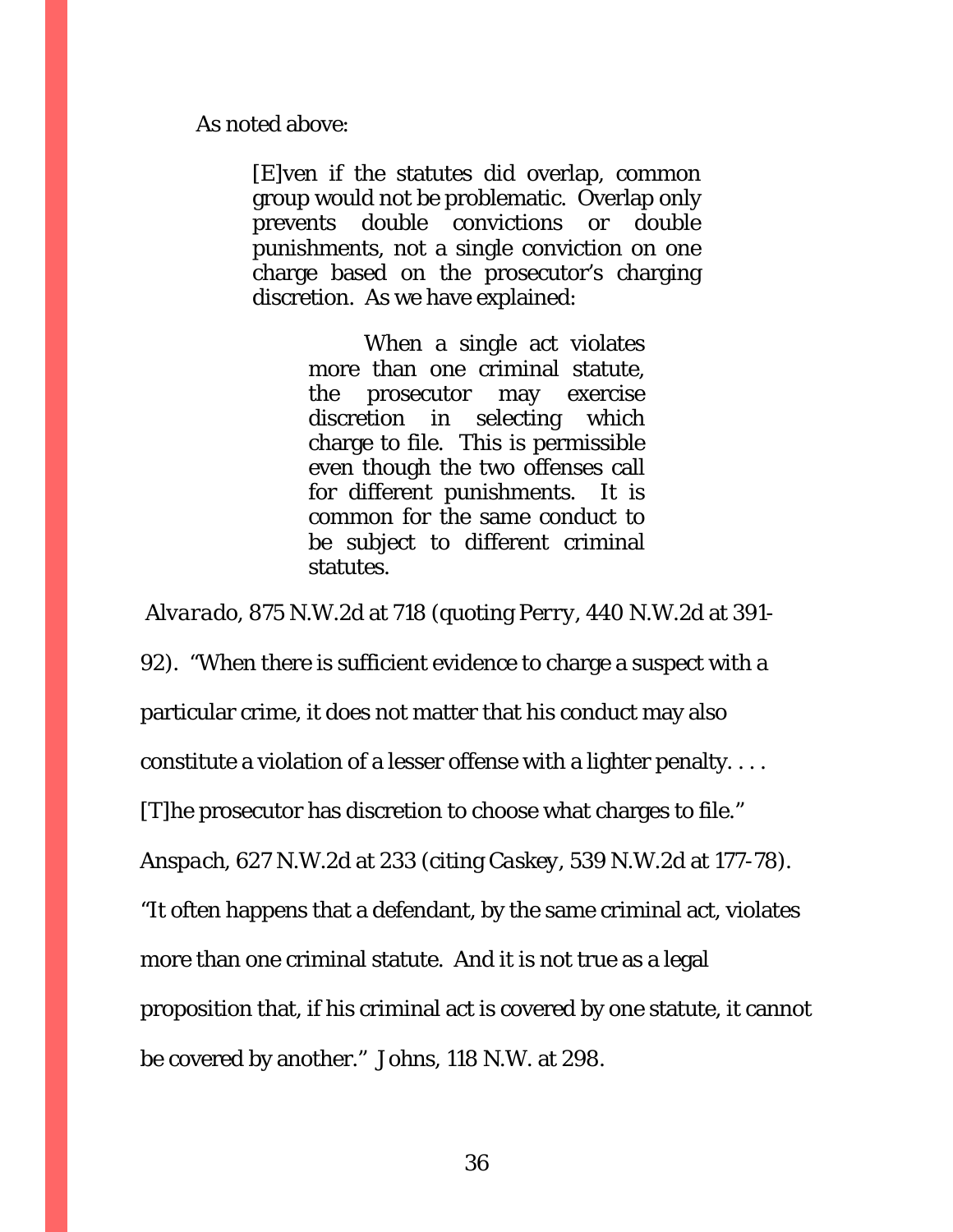Ortiz's vagueness argument makes little sense. Ortiz argues that because his conduct falls within both criminal statutes, both statutes are vague. This is the opposite of vagueness in the constitutional sense. As Ortiz notes, "[b]oth statutes require theft and assault." *See* Appellant's Br. at p.46. Ortiz's contention that a person would not know when they are committing a crime because they are violating *two* criminal offenses, instead of merely one, is absurd and should be rejected. In either event, any person with ordinary intelligence would know they are committing a crime. The fact they are committing two crimes should only increase their confidence that their actions are improper, not confuse or diminish it. The statute simply is not vague.

Ortiz further contends that because the charging decision "is left to police . . . and later to prosecutors" the statute is unconstitutional because it "allow[s] discriminatory enforcement." *See* Appellant's Br. at p.44-47. Prosecutorial discretion is an ordinary and accepted practice. *See Alvarado*, 875 N.W.2d at 718; *Anspach*, 627 N.W.2d at 233; *Johns*, 118 N.W. at 298. There is no merit to the argument that applying such discretion inexplicably renders criminal statutes unconstitutional as applied because the defendant could have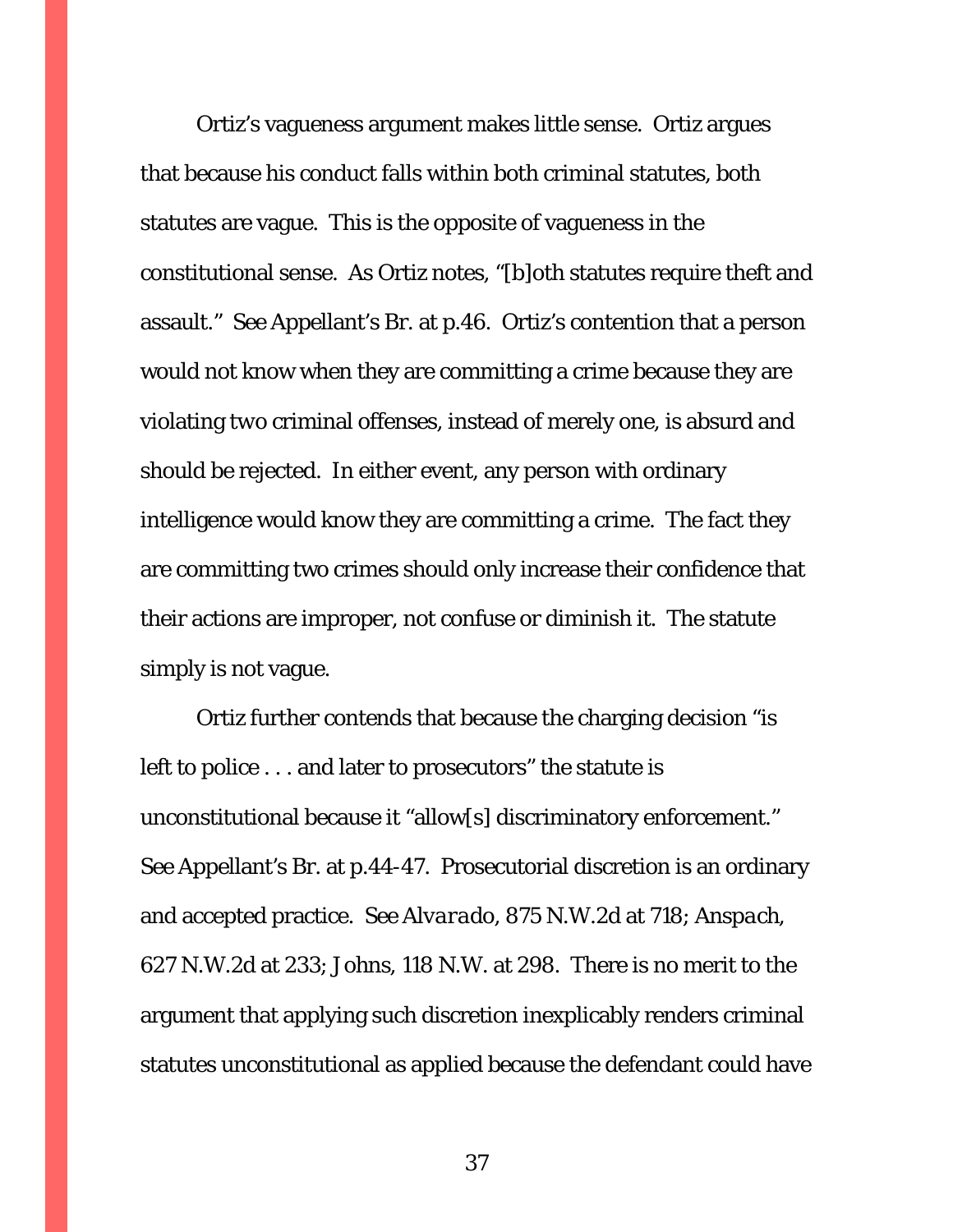been charged with another crime. There is nothing arbitrary or discriminatory about the application of our robbery statutes, especially when all three degrees of it clearly criminalize various circumstances involving an assault coupled with the intent to commit a theft. *See* Iowa Code §§ 711.1-.3A. Ortiz points to no arbitrary or discriminatory practice in the State's charging decision, which the State would argue is not even possible because Ortiz was actually charged with the more serious first-degree robbery, not second.

Ortiz goes on to similarly argue that the statute is facially unconstitutional because a person will not know when they are committing a crime. *See* Appellant's Br. at p.48. Again, merely because a person's conduct violates two criminal statutes, and not just one, does not mean the person would be unable to discern if their actions are illegal. To respond to Ortiz's question, "which crime is the perpetrator committing?" the answer can constitutionally be "both." *See* Appellant's Br. at p.48. Merely because he is violating both statutes does not mean he is being punished for both violations.

As has been our law for over a hundred years, "it is not true as a legal proposition that, if his criminal act is covered by one statute, it cannot be covered by another." *Johns*, 118 N.W. at 298. Ortiz is not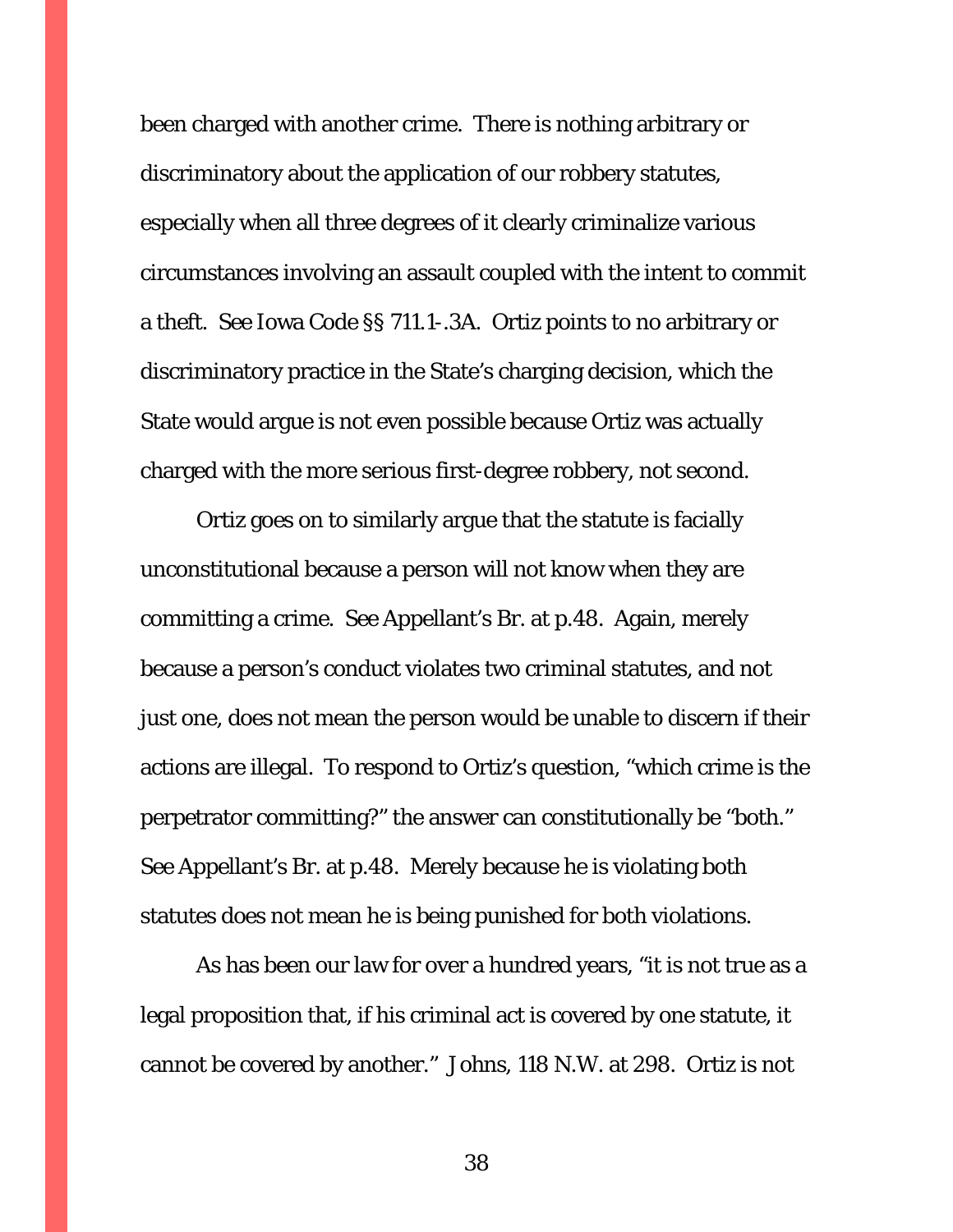entitled to a new trial on third-degree robbery merely because the prosecutor was lawfully given discretion to make charging decisions. The prosecutor, and not Ortiz, decides how to try their cases.

Because there is no merit to Ortiz's constitutional claims, this Court should find that his counsel was not ineffective for failing to argue them. This Court should reject Ortiz's argument and affirm his conviction of second-degree robbery.

#### **CONCLUSION**

<span id="page-38-0"></span>The State respectfully requests that this Court affirm Dustin James Ortiz's conviction.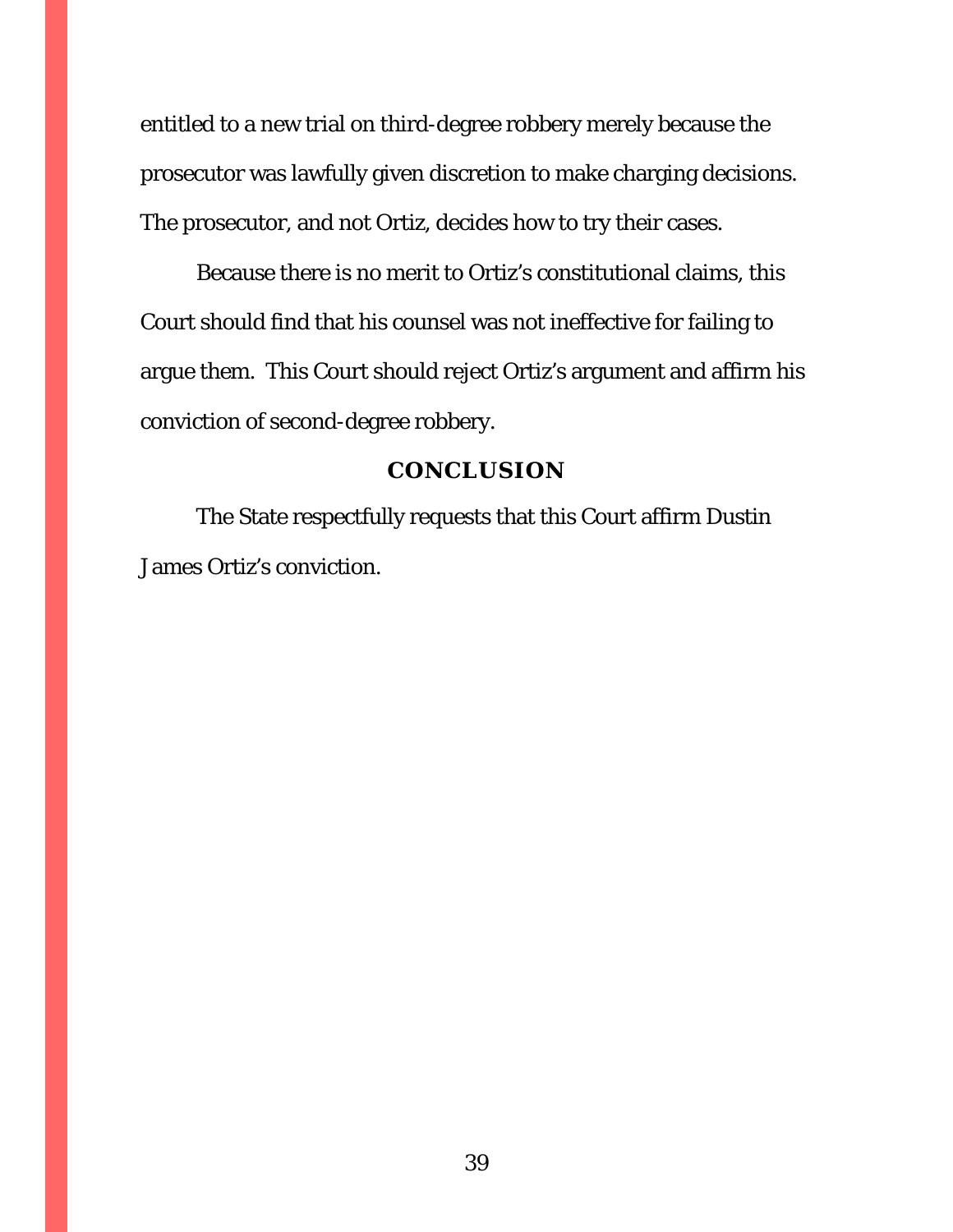### **REQUEST FOR NONORAL SUBMISSION**

<span id="page-39-0"></span>Although this case presents issues of first impression, the State submits that oral argument is unnecessary to dispose of the claims addressed. The facts and legal issues addressed are not overly complex and oral argument would do little to aid the court. In the interest of judicial economy, this Court should assign this matter for nonoral submission.

Respectfully submitted,

THOMAS J. MILLER Attorney General of Iowa

 $m_{\uparrow}$ 

**THOMAS E. BAKKE** Assistant Attorney General Hoover State Office Bldg., 2nd Fl. Des Moines, Iowa 50319 (515) 281-5976 [Thomas.Bakke@iowa.gov](mailto:Thomas.Bakke@iowa.gov)